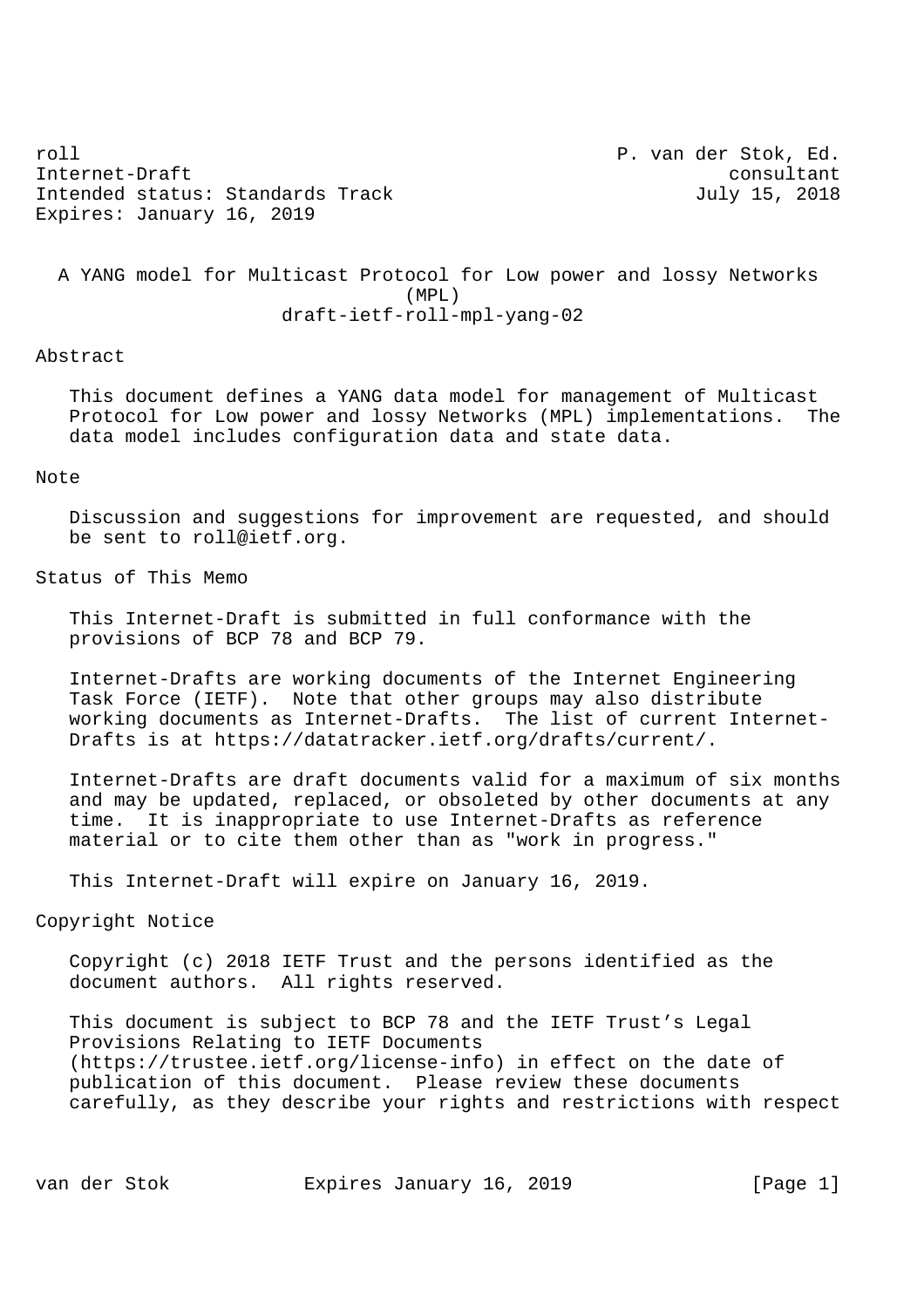to this document. Code Components extracted from this document must include Simplified BSD License text as described in Section 4.e of the Trust Legal Provisions and are provided without warranty as described in the Simplified BSD License.

Table of Contents

| 1 <sup>1</sup> |                                                                                                                                                                                                                                                       |  |  | 2              |
|----------------|-------------------------------------------------------------------------------------------------------------------------------------------------------------------------------------------------------------------------------------------------------|--|--|----------------|
| 1.1.           |                                                                                                                                                                                                                                                       |  |  | 2              |
|                |                                                                                                                                                                                                                                                       |  |  | $\overline{3}$ |
| 2.1            |                                                                                                                                                                                                                                                       |  |  | 3              |
| 2.1.           |                                                                                                                                                                                                                                                       |  |  | 4              |
| 2.2.           |                                                                                                                                                                                                                                                       |  |  | 4              |
| 2.3.           |                                                                                                                                                                                                                                                       |  |  | 5              |
| 2.4.           |                                                                                                                                                                                                                                                       |  |  | 5              |
| 2.5.           |                                                                                                                                                                                                                                                       |  |  | б              |
|                |                                                                                                                                                                                                                                                       |  |  | 7              |
| 3.1.           |                                                                                                                                                                                                                                                       |  |  | 7              |
| 3.2.           |                                                                                                                                                                                                                                                       |  |  | 7              |
| 3.3.           |                                                                                                                                                                                                                                                       |  |  | 8              |
| 3.4.           |                                                                                                                                                                                                                                                       |  |  | 9              |
|                |                                                                                                                                                                                                                                                       |  |  | 11             |
| 4.1.           | yang-mpl-domain module                                                                                                                                                                                                                                |  |  | 11             |
| 4.2.           |                                                                                                                                                                                                                                                       |  |  | 14             |
| 4.3.           | yang-mpl-seeds module                                                                                                                                                                                                                                 |  |  | 18             |
| 4.4.           | yang-mpl-statistics module                                                                                                                                                                                                                            |  |  | 22             |
| 5.             |                                                                                                                                                                                                                                                       |  |  | 27             |
| б.             |                                                                                                                                                                                                                                                       |  |  | 28             |
| 7.             |                                                                                                                                                                                                                                                       |  |  | 28             |
| 8.             | References<br>$\mathbf{1}$ , and the state of the state of the state of the state of the state of the state of the state of the state of the state of the state of the state of the state of the state of the state of the state of the state o       |  |  | 29             |
| 8.1            | Normative References                                                                                                                                                                                                                                  |  |  | 29             |
| 8.2.           | Informative References<br>$\mathbf{r}$ , $\mathbf{r}$ , $\mathbf{r}$ , $\mathbf{r}$ , $\mathbf{r}$ , $\mathbf{r}$ , $\mathbf{r}$ , $\mathbf{r}$ , $\mathbf{r}$ , $\mathbf{r}$ , $\mathbf{r}$                                                          |  |  | 29             |
|                | Author's Address<br>$\frac{1}{2}$ . The contract of the contract of the contract of the contract of the contract of the contract of the contract of the contract of the contract of the contract of the contract of the contract of the contract of t |  |  | 30             |
|                |                                                                                                                                                                                                                                                       |  |  |                |

### 1. Introduction

 This document defines a YANG [RFC7950] data model for management of Multicast Protocol for Low power and lossy Networks (MPL) [RFC7731] implementations. The data model covers configuration of MPL parameters per interface. It also provides information about which Multicast addresses are operationally used, and the seeds of the forwarded packets.

# 1.1. Terminology

 The key words "MUST", "MUST NOT", "REQUIRED", "SHALL", "SHALL NOT", "SHOULD", "SHOULD NOT", "RECOMMENDED", "MAY", and "OPTIONAL" in this document are to be interpreted as described in [RFC2119].

van der Stok Expires January 16, 2019 [Page 2]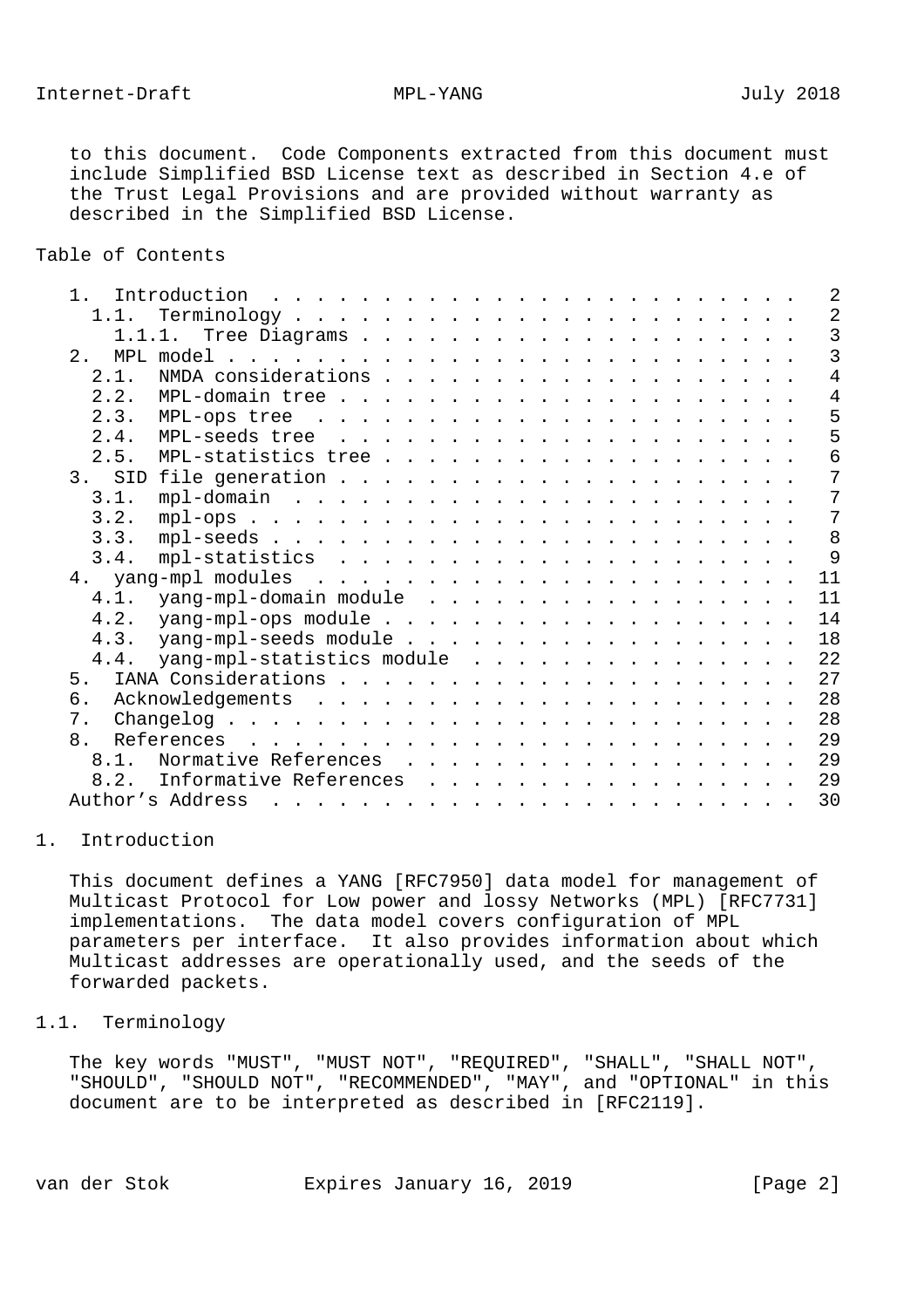The following terms are defined in [RFC6241] and are not redefined here:

- o client
- o configuration data
- o server
- o state data

 The following terms are defined in [RFC7950] and are not redefined here:

- o data model
- o data node

 The terminology for describing YANG data models is found in [RFC7950].

Terms like message, domain, seed, I, k, c are defined in [RFC7731].

 Terms like YANG Schema Item iDentifier (SID) and delta are defined in [I-D.ietf-core-sid].

Multiple copies of a message can be received or sent by a node.

1.1.1. Tree Diagrams

 YANG tree diagrams provide a concise representation of a YANG module, and SHOULD be included to help readers understand YANG module structure. Guidelines on tree diagrams can be found in Section 3 of [I-D.ietf-netmod-yang-tree-diagrams]. Tree diagrams used in this document follow the notation defined in [RFC8340].

2. MPL model

 This document defines the YANG modules "ietf-yang-mpl-xxx", which specify a data model for MPL servers. The model is separated into four modules which can be loaded independently to accommodate the storage space to the wanted functionality. The model consists of the following parts: (1) "mpl-domain", (2) "mpl-op", (3) "mpl-seeds", and (4) "mpl-statistics". The four models are discussed below accompanied by their trees.

van der Stok Expires January 16, 2019 [Page 3]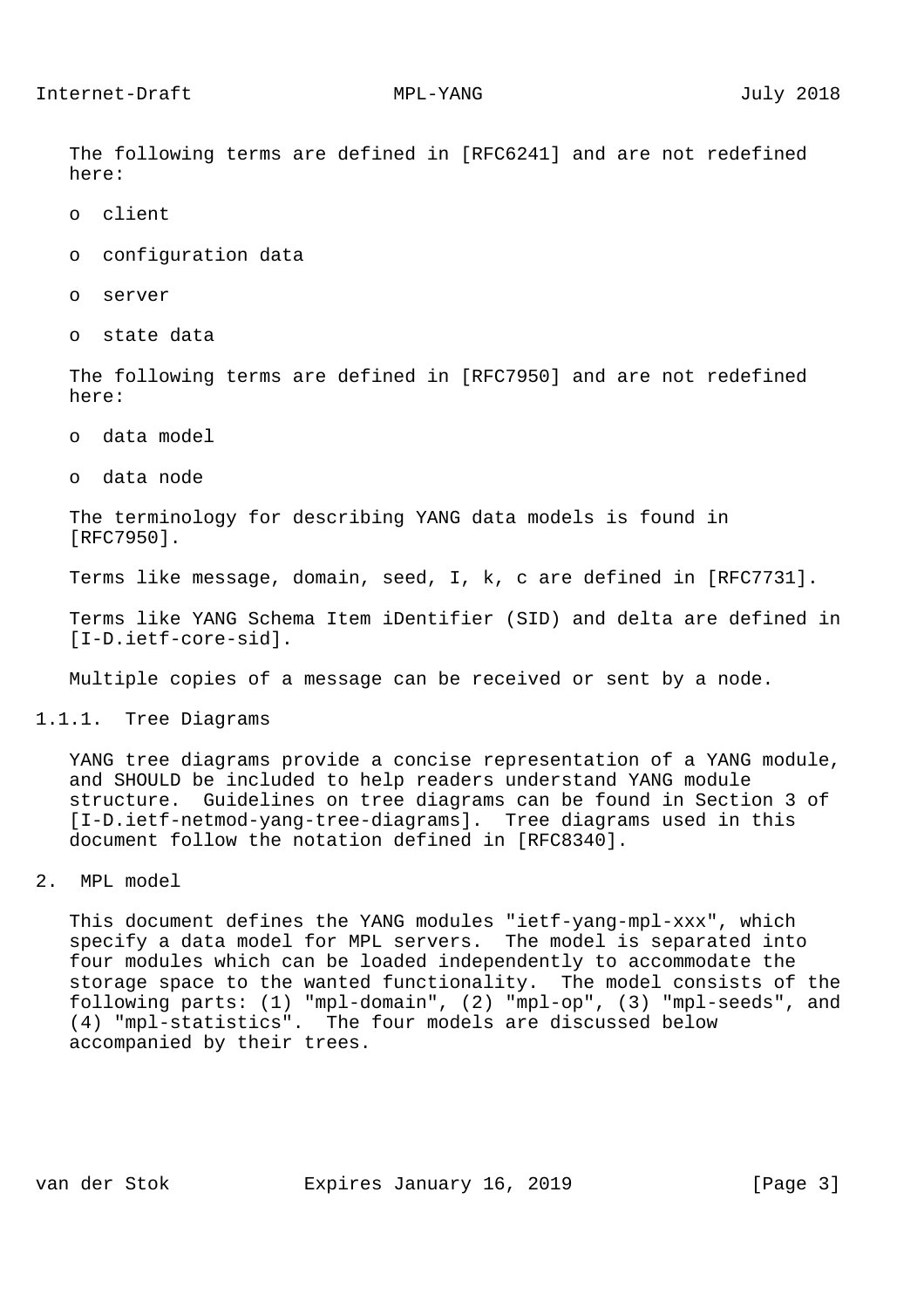# 2.1. NMDA considerations

 The Network Management Data Architecture (NMDA) is specified in [RFC8342]. The MPL protocol is designed for low-resource nodes, where the hardware is fixed once and for all. The configuration of the node in the MPL context is limited to enabling the interface(s) with Multicast addresses. The interface configuration of the YANG module replaces the multicast address assignment of section 2.6.2 of [RFC7390].

 Consequently, The contents of the "candidate", "startup", "running", and "intended" datastores are identical. The conceptual datastore consists of an "operational" and an "intended" datastore. The "intended" store contains the nodes of the modules: ietf-yang-mpl domain, and ietf-yang-mpl-ops. The "running" store contains the nodes of the modules: ietf-yang-mpl-seeds, and ietf-yang-mpl statistics. The ietf-yang-mpl-domain is necessary when any MPL management is wanted. The two modules of the "running" store need the two modules of the "intended" store, and can be loaded dependent on the management wishes and resource constraints.

 The modules ietf-yang-mpl-ops, ietf-yang-mpl-seeds, and ietf-yang mpl-statistics "augment" ietf-yang-mpl-domain.

# 2.2. MPL-domain tree

 The "mpl-domain" module describes the MPL-domains and associated Multicast addresses and the interfaces on which the Multicast addresses are enabled. The model allow for a short single MPL-domain configuration or a multi-domain configuration that needs more storage space.

```
 module: ietf-yang-mpl-domain
      +--rw domain
         +--rw (multiple)?
           +--:(mpl-domain)
              | +--rw mpl-domain
                 | +--rw domains* [domainID]
 | | +--rw domainID uint16
 | | +--rw MClist* inet:ipv6-address
                 | +--rw addresses* [MCaddress]
 | +--rw MCaddress inet:ipv6-address
 | +--rw interfaces* string
           +--:(mpl-single)
              +--rw mpl-single
                +--rw MCaddresses* inet:ipv6-address
```
van der Stok Expires January 16, 2019 [Page 4]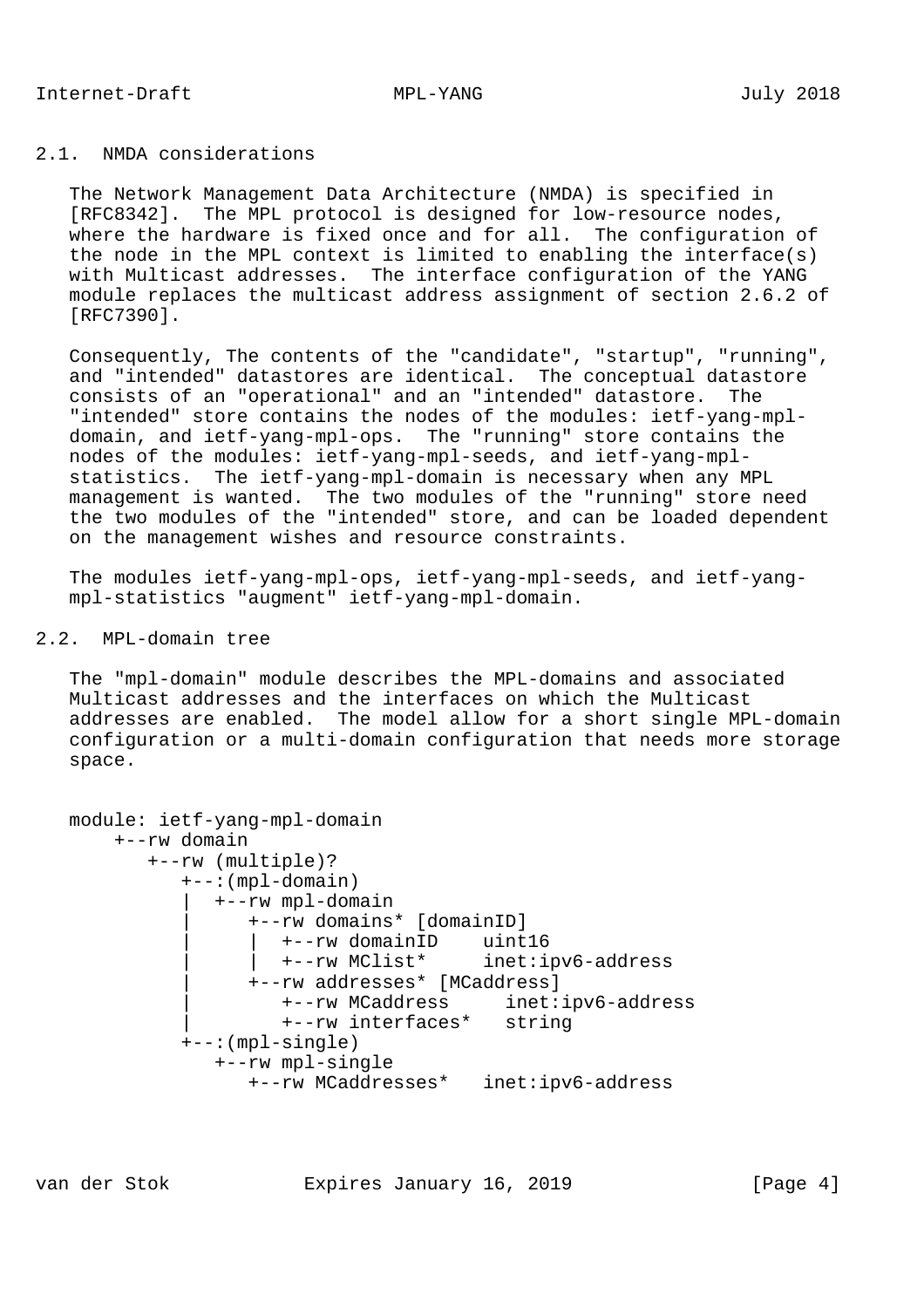# 2.3. MPL-ops tree

 The generator node of a MPL message is called a seed that emits on a multicast address of a domain. The "mpl-ops" module describes the operational parameters settings per domain. The parameters determine the dynamics of the message reception intervals per domain [RFC7731].

| module: ietf-yang-mpl-ops<br>augment /mpl:domain: |                                          |         |        |
|---------------------------------------------------|------------------------------------------|---------|--------|
| $+--rw$ mpl-ops                                   |                                          |         |        |
|                                                   | +--rw PROACTIVE_FORWARDING?              | boolean |        |
|                                                   | +--rw SEED_SET_ENTRY_LIFETIME?           | uint64  |        |
|                                                   | +--rw mpl-parameter* [domainID]          |         |        |
|                                                   | +--rw domainID                           |         | uint16 |
|                                                   | +--rw DATA MESSAGE IMIN?                 |         | uint16 |
|                                                   | +--rw DATA MESSAGE IMAX?                 |         | uint16 |
|                                                   | +--rw DATA MESSAGE K?                    |         | uint16 |
|                                                   | +--rw DATA_MESSAGE_TIMER_EXPIRATIONS?    |         | uint16 |
|                                                   | +--rw CONTROL MESSAGE IMIN?              |         | uint16 |
|                                                   | +--rw CONTROL MESSAGE IMAX?              |         | uint16 |
|                                                   | +--rw CONTROL MESSAGE K?                 |         | uint16 |
|                                                   | +--rw CONTROL MESSAGE TIMER EXPIRATIONS? |         | uint16 |
|                                                   |                                          |         |        |

# 2.4. MPL-seeds tree

 The "mpl-seeds" part describes the MPL buffer contents and the Trickle timer values associated with each seed and domain. Multiple seeds per domain may exist. The module exposes the state of the MPL buffer and key information about the messages in the MPL buffers at a given acquisition moment.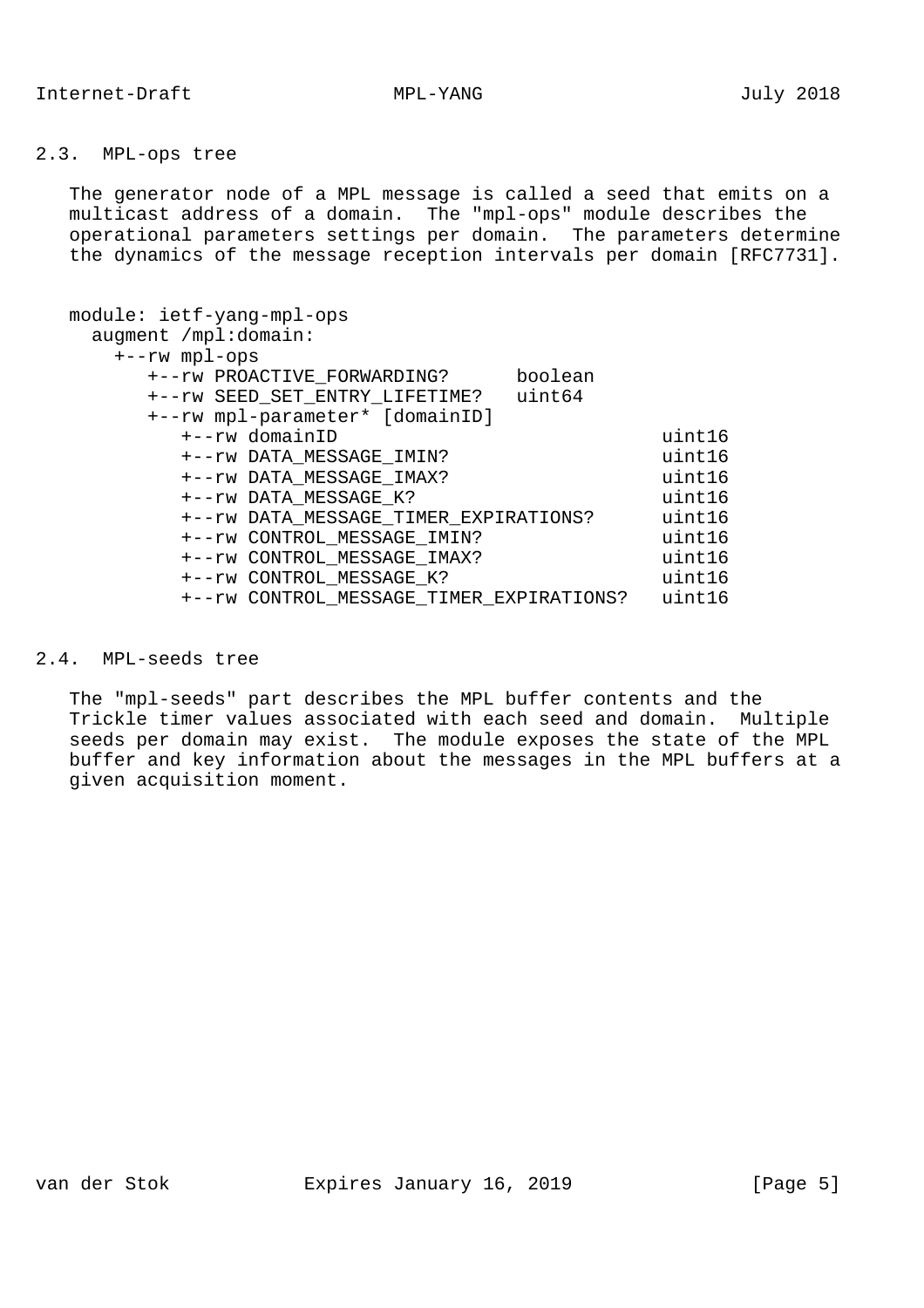```
 module: ietf-yang-mpl-seeds
    augment /mpl:domain:
     +--rw SE_LIFETIME? uint16
     +--ro mpl-seeds* [seedID domainID]
 +--ro seedID uint64
 +--ro domainID uint16
 +--ro local? boolean
 +--ro generate-seqno? uint8
 +--ro life-time? uint64
 +--ro min-seqno? uint8
 +--ro data-number? uint8
 +--ro control-number? uint8
        +--ro buffered-messages* [seqno]
          +--ro seqno uint8
         +--ro I?
          +--ro c? uint8
          +--ro e? uint8
          +--ro t? uint8
```
### 2.5. MPL-statistics tree

 The "mpl-statistics" module describes the number of lost and correctly forwarded messages and its copies.

```
 module: ietf-yang-mpl-statistics
     augment /mpl:domain:
      +--ro mpl-statistics* [seedID domainID]
         | +--ro seedID uint64
         | +--ro domainID uint16
         | +--ro c-too-high? uint64
         | +--ro nr-forwarded? uint64
         | +--ro nr-of-messages-received? uint64
         | +--ro nr-of-messages-forwarded? uint64
         | +--ro nr-of-copies-received? uint64
 | +--ro nr-of-copies-forwarded? uint64
 | +--ro nr-of-refused-copies? uint64
 | +--ro nr-of-missed-messages? uint64
         | +--ro nr-of-notreceived-messages? uint64
         | +--ro nr-of-inconsistent-data? uint64
         | +--ro nr-of-consistent-data? uint64
 | +--ro nr-of-consistent-control? uint64
 | +--ro nr-of-inconsistent-control? uint64
         | +--ro statistics-interval? uint64
         | +---x reset-buffer-statistics
      +---x reset-all-statistics
```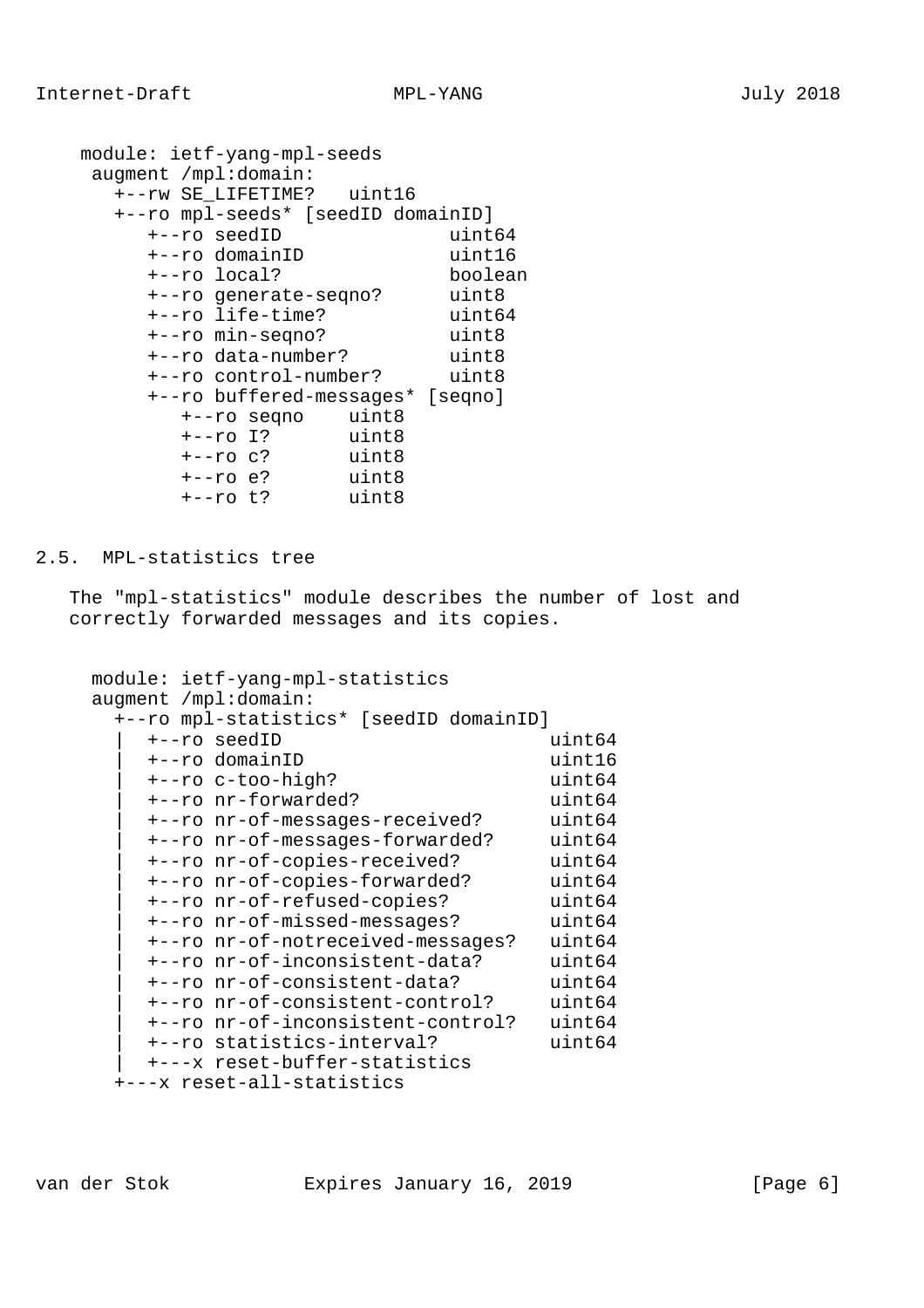# 3. SID file generation

 YANG Schema Item iDentifiers (SID) are allocated to replace the relatively long YANG identifiers by the much shorter SIDs. Consequently, the payload size is considerably reduced. The assignment tool is https://comi.space/. SIDs are allocated to the identifiers specified in the four modules. Their values are:

# 3.1. mpl-domain

 Module : ietf-yang-mpl-domain Revision : 2018-07-06

| SID          | Namespace | YANG identifier                                                  |
|--------------|-----------|------------------------------------------------------------------|
| 1004000      | module    | ietf-yang-mpl-domain                                             |
| 1004001 data |           | /ietf-yang-mpl-domain:domain                                     |
| 1004002 data |           | /ietf-yang-mpl-domain:domain/mpl-domain                          |
| 1004003 data |           | /ietf-yang-mpl-domain:domain/mpl-domain<br>/addresses            |
| 1004004 data |           | /ietf-yang-mpl-domain:domain/mpl-domain<br>/addresses/MCaddress  |
| 1004005 data |           | /ietf-yang-mpl-domain:domain/mpl-domain<br>/addresses/interfaces |
| 1004006 data |           | /ietf-yang-mpl-domain:domain/mpl-domain<br>/domains              |
| 1004007 data |           | /ietf-yang-mpl-domain:domain/mpl-domain<br>/domains/MClist       |
| 1004008 data |           | /ietf-yang-mpl-domain:domain/mpl-domain<br>/domains/domainID     |
| 1004009 data |           | /ietf-yang-mpl-domain:domain/mpl-single                          |
| 1004010 data |           | /ietf-yang-mpl-domain:domain/mpl-single<br>/MCaddresses          |

3.2. mpl-ops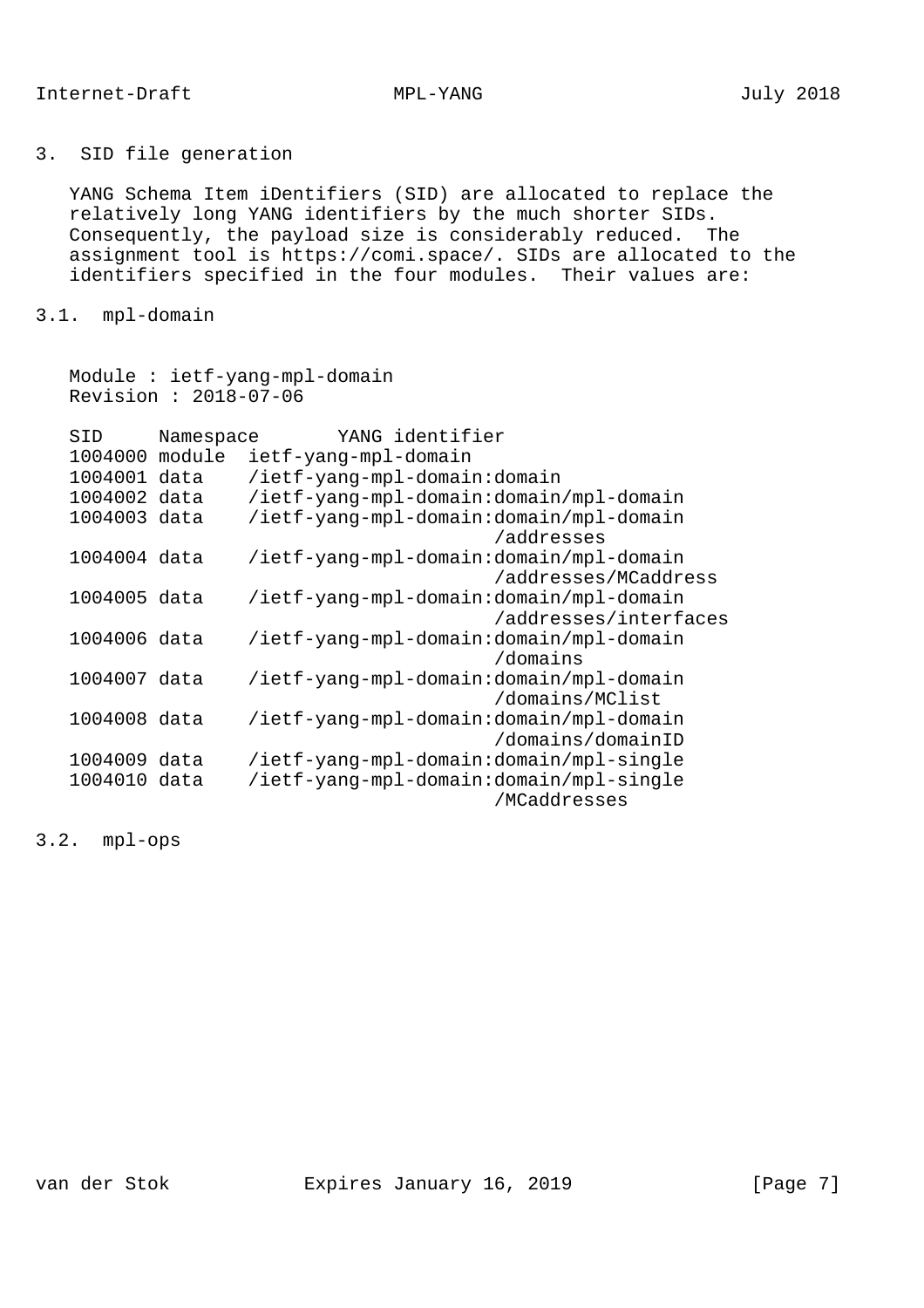Module : ietf-yang-mpl-ops Revision : 2018-07-06 SID Namespace YANG identifier 1004050 module ietf-yang-mpl-ops 1004051 data /ietf-yang-mpl-domain:domain /ietf-yang-mpl-ops:mpl-ops 1004052 data /ietf-yang-mpl-domain:domain/ietf-yang-mpl-ops: mpl-ops/PROACTIVE\_FORWARDING 1004053 data /ietf-yang-mpl-domain:domain/ietf-yang-mpl-ops: mpl-ops/SEED\_SET\_ENTRY\_LIFETIME 1004054 data /ietf-yang-mpl-domain:domain/ietf-yang-mpl-ops: mpl-ops/mpl-parameter 1004055 data /ietf-yang-mpl-domain:domain/ietf-yang-mpl-ops: mpl-ops/mpl-parameter/CONTROL\_MESSAGE\_IMAX 1004056 data /ietf-yang-mpl-domain:domain/ietf-yang-mpl-ops: mpl-ops/mpl-parameter/CONTROL\_MESSAGE\_IMIN<br>1004057 data /ietf-yang-mpl-domain:domain/ietf-yang /ietf-yang-mpl-domain:domain/ietf-yang-mpl-ops: mpl-ops/mpl-parameter/CONTROL\_MESSAGE\_K 1004058 data /ietf-yang-mpl-domain:domain/ietf-yang-mpl-ops: mpl-ops/mpl-parameter/CONTROL\_MESSAGE\_TIMER\_EXPIRATIONS 1004059 data /ietf-yang-mpl-domain:domain/ietf-yang-mpl-ops: mpl-ops/mpl-parameter/DATA\_MESSAGE\_IMAX 1004060 data /ietf-yang-mpl-domain:domain/ietf-yang-mpl-ops: mpl-ops/mpl-parameter/DATA\_MESSAGE\_IMIN 1004061 data /ietf-yang-mpl-domain:domain/ietf-yang-mpl-ops: mpl-ops/mpl-parameter/DATA\_MESSAGE\_K 1004062 data /ietf-yang-mpl-domain:domain/ietf-yang-mpl-ops: mpl-ops/mpl-parameter/DATA\_MESSAGE\_TIMER\_EXPIRATIONS 1004063 data /ietf-yang-mpl-domain:domain/ietf-yang-mpl-ops: mpl-ops/mpl-parameter/domainID

3.3. mpl-seeds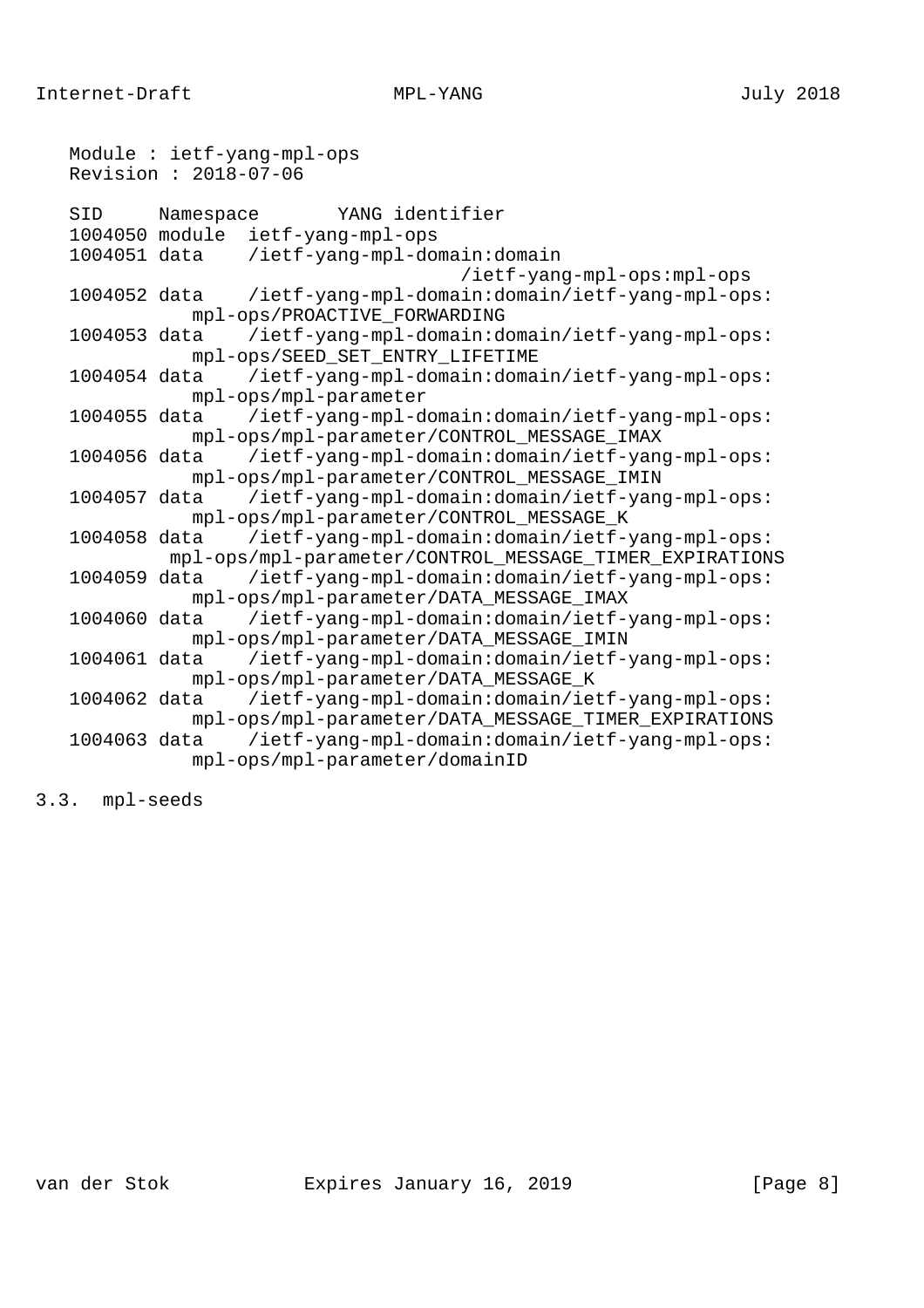Internet-Draft MPL-YANG MPL-YANG July 2018

```
Module : ietf-yang-mpl-seeds
Revision : 2018-07-06
SID Namespace YANG identifier
1004100 module ietf-yang-mpl-seeds
1004101 data /ietf-yang-mpl-domain:domain/ietf-yang-mpl-seeds:SE_LIFETIME
1004102 data /ietf-yang-mpl-domain:domain
                             /ietf-yang-mpl-seeds:mpl-seeds
1004103 data /ietf-yang-mpl-domain:domain/ietf-yang-mpl-seeds:
           mpl-seeds/buffered-messages
1004104 data /ietf-yang-mpl-domain:domain/ietf-yang-mpl-seeds:
           mpl-seeds/buffered-messages/I
1004105 data /ietf-yang-mpl-domain:domain/ietf-yang-mpl-seeds:
           mpl-seeds/buffered-messages/c
1004106 data /ietf-yang-mpl-domain:domain/ietf-yang-mpl-seeds:
           mpl-seeds/buffered-messages/e
1004107 data /ietf-yang-mpl-domain:domain/ietf-yang-mpl-seeds:
           mpl-seeds/buffered-messages/seqno
1004108 data /ietf-yang-mpl-domain:domain/ietf-yang-mpl-seeds:
           mpl-seeds/buffered-messages/t
1004109 data /ietf-yang-mpl-domain:domain/ietf-yang-mpl-seeds:
           mpl-seeds/control-number
1004110 data /ietf-yang-mpl-domain:domain/ietf-yang-mpl-seeds:
           mpl-seeds/data-number
1004111 data /ietf-yang-mpl-domain:domain/ietf-yang-mpl-seeds:
           mpl-seeds/domainID
1004112 data /ietf-yang-mpl-domain:domain/ietf-yang-mpl-seeds:
           mpl-seeds/generate-seqno
1004113 data /ietf-yang-mpl-domain:domain/ietf-yang-mpl-seeds:
           mpl-seeds/life-time
1004114 data /ietf-yang-mpl-domain:domain/ietf-yang-mpl-seeds:
           mpl-seeds/local
1004115 data /ietf-yang-mpl-domain:domain/ietf-yang-mpl-seeds:
           mpl-seeds/min-seqno
1004116 data /ietf-yang-mpl-domain:domain/ietf-yang-mpl-seeds:
           mpl-seeds/seedID
3.4. mpl-statistics
```

```
 Module : ietf-yang-mpl-statistics
 Revision : 2018-07-06
```
 SID Namespace YANG identifier 1004150 module ietf-yang-mpl-statistics 1004151 data /ietf-yang-mpl-domain:domain/ ietf-yang-mpl-statistics:mpl-statistics 1004152 data /ietf-yang-mpl-domain:domain/

van der Stok Expires January 16, 2019 [Page 9]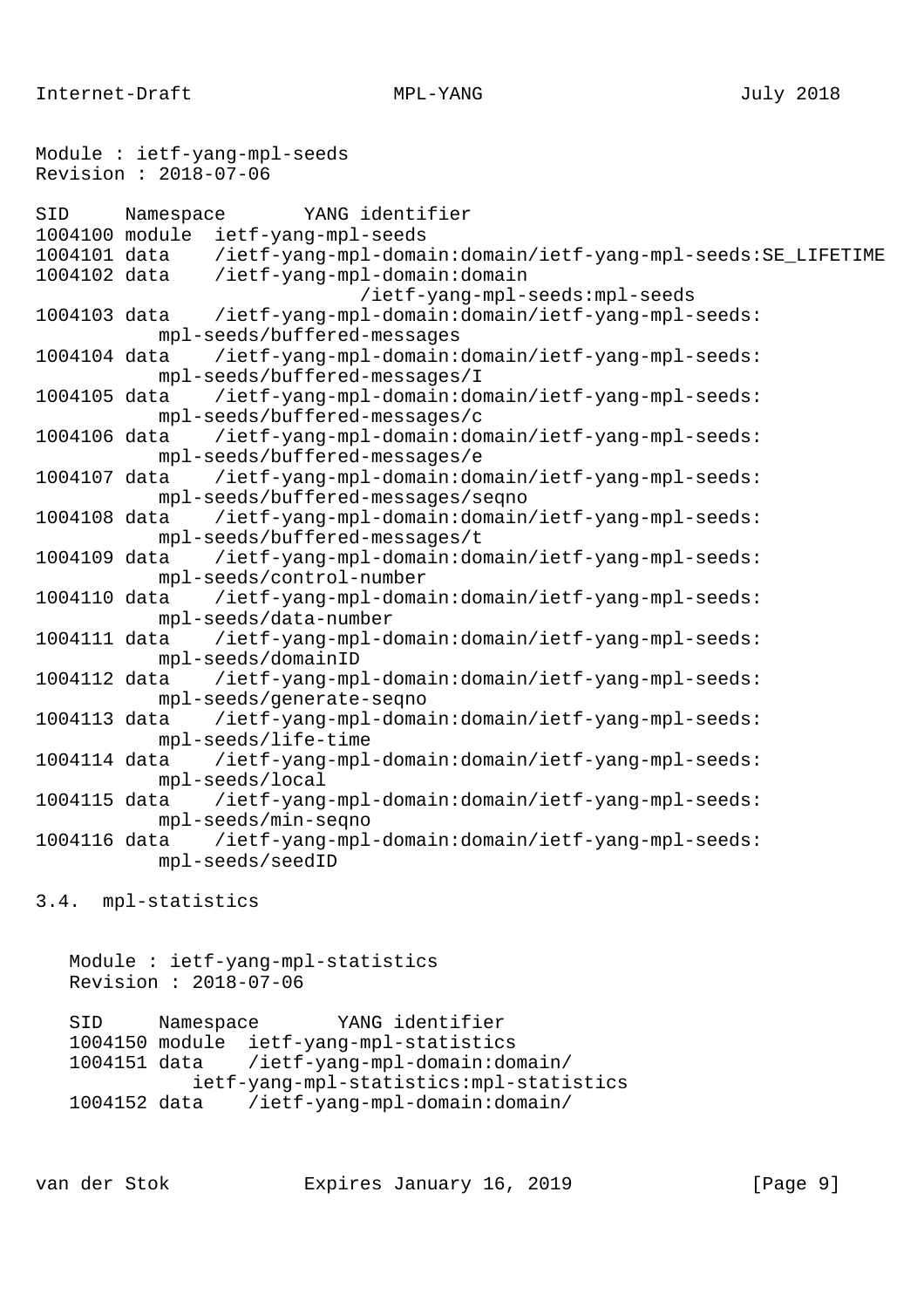```
 ietf-yang-mpl-statistics:mpl-statistics/c-too-high
 1004153 data /ietf-yang-mpl-domain:domain/
      ietf-yang-mpl-statistics:mpl-statistics/domainID
 1004154 data /ietf-yang-mpl-domain:domain/
      ietf-yang-mpl-statistics:mpl-statistics/nr-forwarded
 1004155 data /ietf-yang-mpl-domain:domain/
      ietf-yang-mpl-statistics:mpl-statistics
                               /nr-of-consistent-control
 1004156 data /ietf-yang-mpl-domain:domain/
       ietf-yang-mpl-statistics:mpl-statistics
                               /nr-of-consistent-data
 1004157 data /ietf-yang-mpl-domain:domain/
     ietf-yang-mpl-statistics:mpl-statistics
                               /nr-of-copies-forwarded
 1004158 data /ietf-yang-mpl-domain:domain/
     ietf-yang-mpl-statistics:mpl-statistics
                               /nr-of-copies-received
 1004159 data /ietf-yang-mpl-domain:domain/
     ietf-yang-mpl-statistics:mpl-statistics
                               /nr-of-inconsistent-control
 1004160 data /ietf-yang-mpl-domain:domain/
     ietf-yang-mpl-statistics:mpl-statistics
                               /nr-of-inconsistent-data
 1004161 data /ietf-yang-mpl-domain:domain/
     ietf-yang-mpl-statistics:mpl-statistics
                               /nr-of-messages-forwarded
 1004162 data /ietf-yang-mpl-domain:domain/
     ietf-yang-mpl-statistics:mpl-statistics
                               /nr-of-messages-received
 1004163 data /ietf-yang-mpl-domain:domain/
     ietf-yang-mpl-statistics:mpl-statistics
                               /nr-of-missed-messages
 1004164 data /ietf-yang-mpl-domain:domain/
     ietf-yang-mpl-statistics:mpl-statistics
                               /nr-of-notreceived-messages
 1004165 data /ietf-yang-mpl-domain:domain/
     ietf-yang-mpl-statistics:mpl-statistics
                               /nr-of-refused-copies
 1004166 data /ietf-yang-mpl-domain:domain/
     ietf-yang-mpl-statistics:mpl-statistics
                               /seedID
 1004167 data /ietf-yang-mpl-domain:domain/
      ietf-yang-mpl-statistics:mpl-statistics
                               /statistics-interval
```
van der Stok Expires January 16, 2019 [Page 10]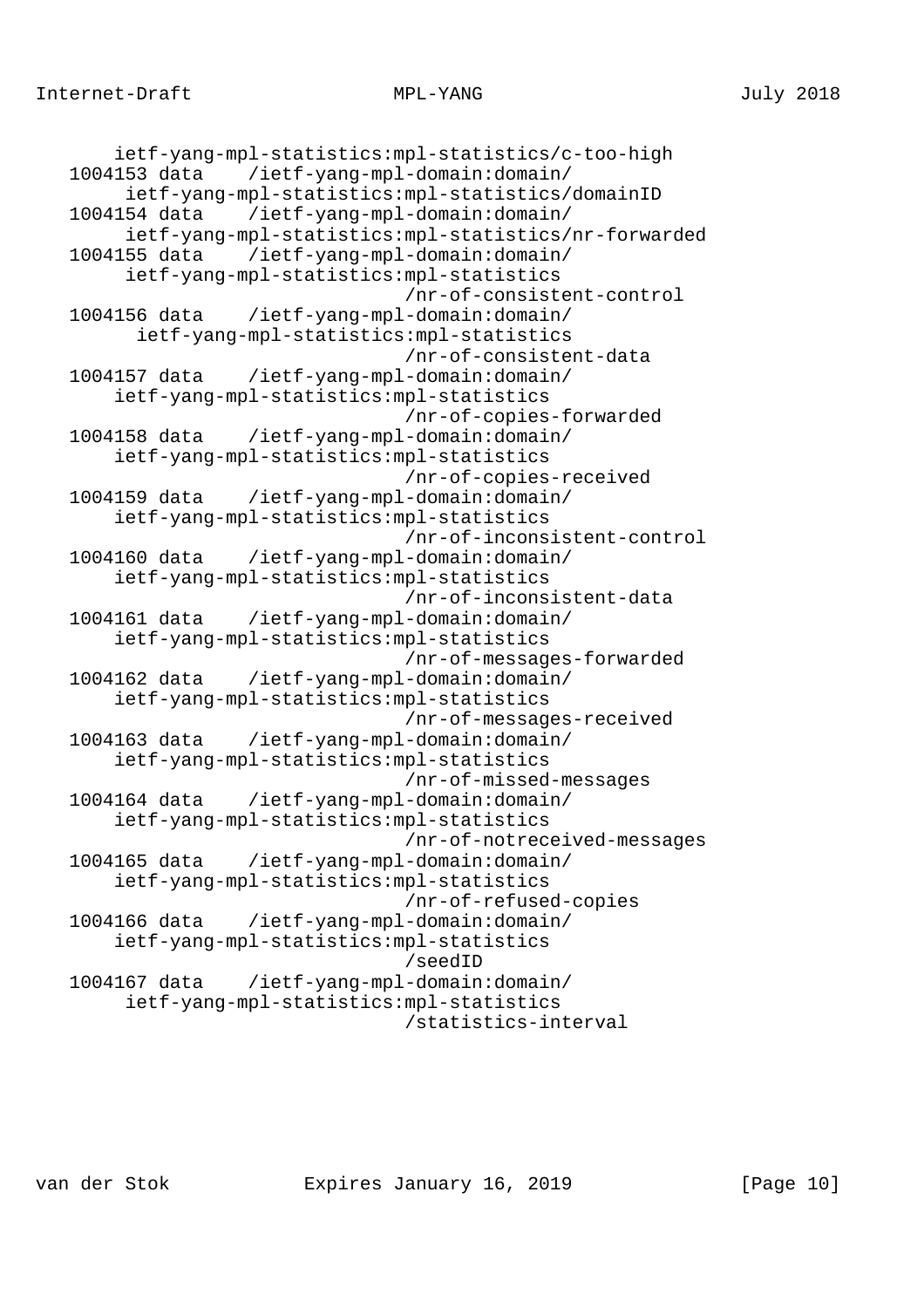## 4. yang-mpl modules

 This section describes the four yang modules. The modules are based on the MPL specification published in [RFC7731] and the specification of [RFC6206]. The identification of the interfaces follows the specification of ietf-interfaces of [RFC8343].

 The data model allows to set values to the parameters of the MPL algorithm. This approach requires an active manager process to set the values without use of DHCP as described in: [RFC7774].

 The names of the four modules are: yang-mpl-domain, yang-mpl-ops, yang-mpl-seeds, and yang-mpl-statistics, described in subsections with the same name.

4.1. yang-mpl-domain module

 This module describes (1) the MPL domains and the associated multicast addresses, and (2) the interfaces and the multicast addresses for which they are enabled.

The model features a choice such that:

 the model specifies for constrained devices with only one "single" interface and only one "single" domain, a list of MC addresses for which the single interface is enabled.

 the model specifies for larger devices "multiple" interface and "multiple" domains, a list of MC addresses for which one or more interfaces are enabled.

```
<CODE BEGINS>file "ietf-yang-mpl-domain@2018-07-06.yang"
```

```
module ietf-yang-mpl-domain {
```
yang-version 1.1;

```
 namespace
```
"urn:ietf:params:xml:ns:yang:ietf-yang-mpl-domain";

prefix mpl;

```
import ietf-inet-types{
   prefix inet;
}
```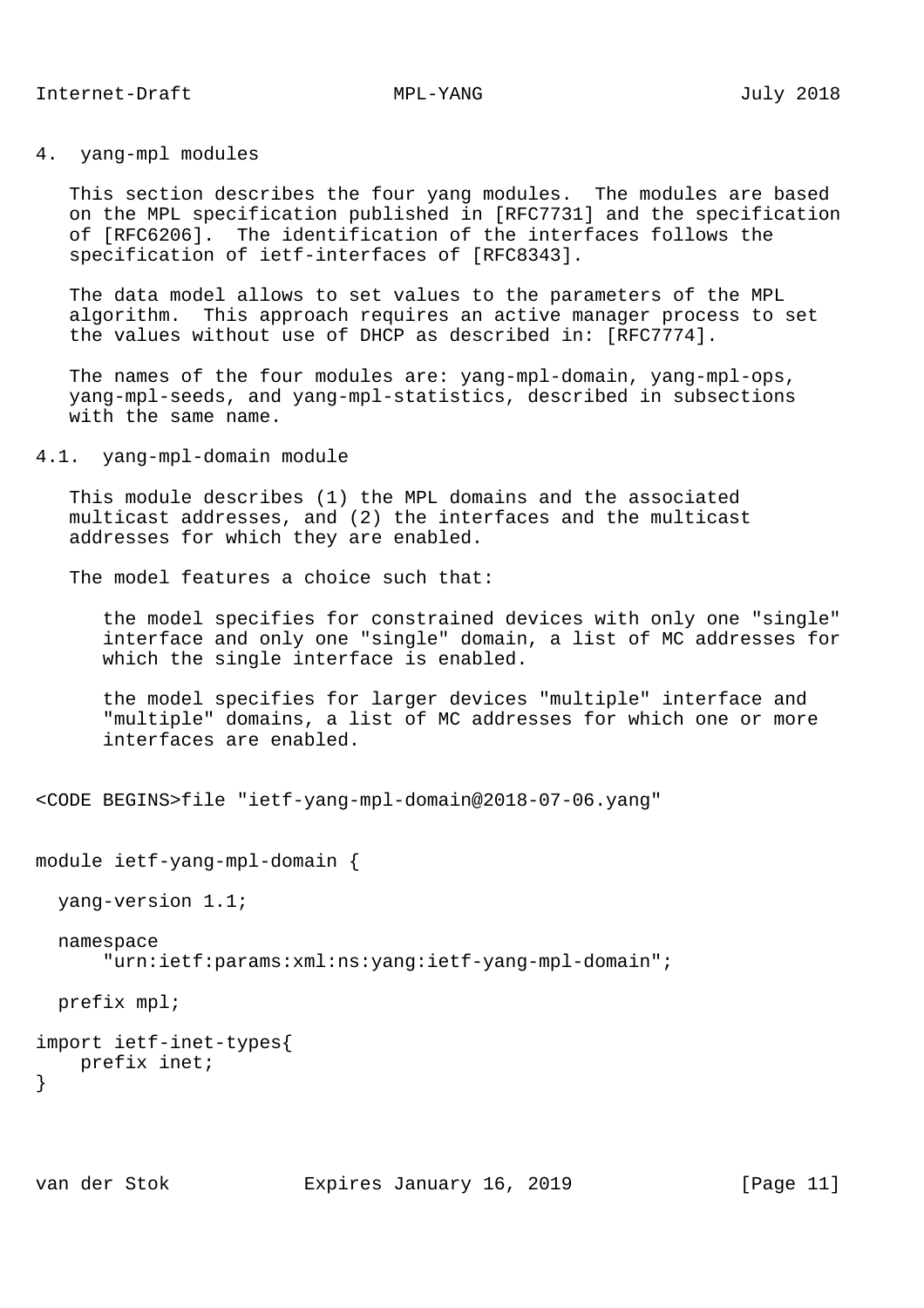organization

 "IETF ROLL (Routing Over Low power and lossy networks) Working Group"; contact "WG Web: http://tools.ietf.org/wg/roll/ WG List: mailto:roll@ietf.org WG Chair: Peter van der Stok mailto:consultancy@vanderstok.org WG Chair: Ines Robles mailto:maria.ines.robles@ericsson.com Editor: Peter van der Stok mailto:consultancy@vanderstok.org"; description "This module contains information about the state of the MPL domain. Copyright (c) 2018 IETF Trust and the persons identified as authors of the code. All rights reserved. Redistribution and use in source and binary forms, with or without modification, is permitted pursuant to, and subject to the license terms contained in, the Simplified BSD License set forth in Section 4.c of the IETF Trust's Legal Provisions Relating to IETF Documents (http://trustee.ietf.org/license-info). This version of this YANG module is part of RFC XXXX; see the RFC itself for full legal notices."; revision "2018-07-06" { description "revision 3"; reference "I-D:draft-ietf-roll-mpl-yang: A YANG model for Multicast Protocol for Low power and lossy Networks (MPL)"; } container domain { description "High level container containing the choice statement between single domain/interface and multiple domains and interfaces."; choice multiple { description

```
 "A choice for large devices with multiple domains
```
van der Stok Expires January 16, 2019 [Page 12]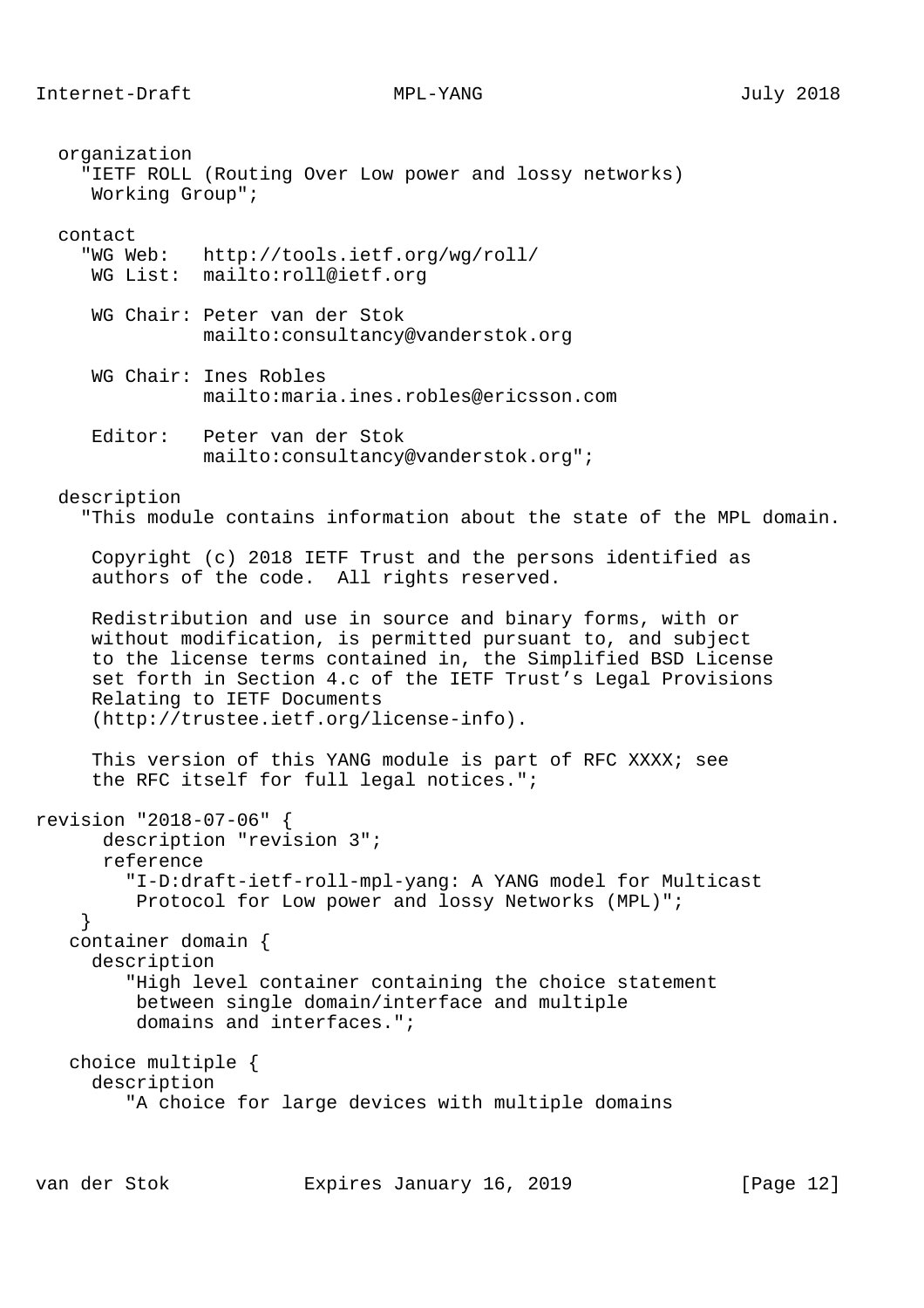```
 and interfaces.";
     container mpl-domain {
        description
            "The entries describe the MPL domains, the associated
            Multicast addresses and interfaces.";
        list domains {
          key domainID;
          description
              "The entries describe a given domain identified with
               domainID and the associated Multicast addresses.";
        leaf domainID {
           type uint16;
          description
              "Entry uniquely identifies the domain in the
               forwarder.";
 }
          leaf-list MClist{
            type inet:ipv6-address;
            description
                "List of associated IPv6 Addresses.";
 }
        } // domains list
       list addresses {
         key MCaddress;
          description
             "The entries describe the interfaces enabled
            with the specified MC address.";
           leaf MCaddress {
            type inet:ipv6-address;
            description
                "MC address belonging to a MPL domain.";
 }
           leaf-list interfaces {
             type string;
              description
                 "List of names of interfaces enabled for this
                  Multicast address. Interface name is defined
                  in Appendix A of [RFC8343].";
 }
        } // addresses list
      } // container mpl-domain
     container mpl-single {
```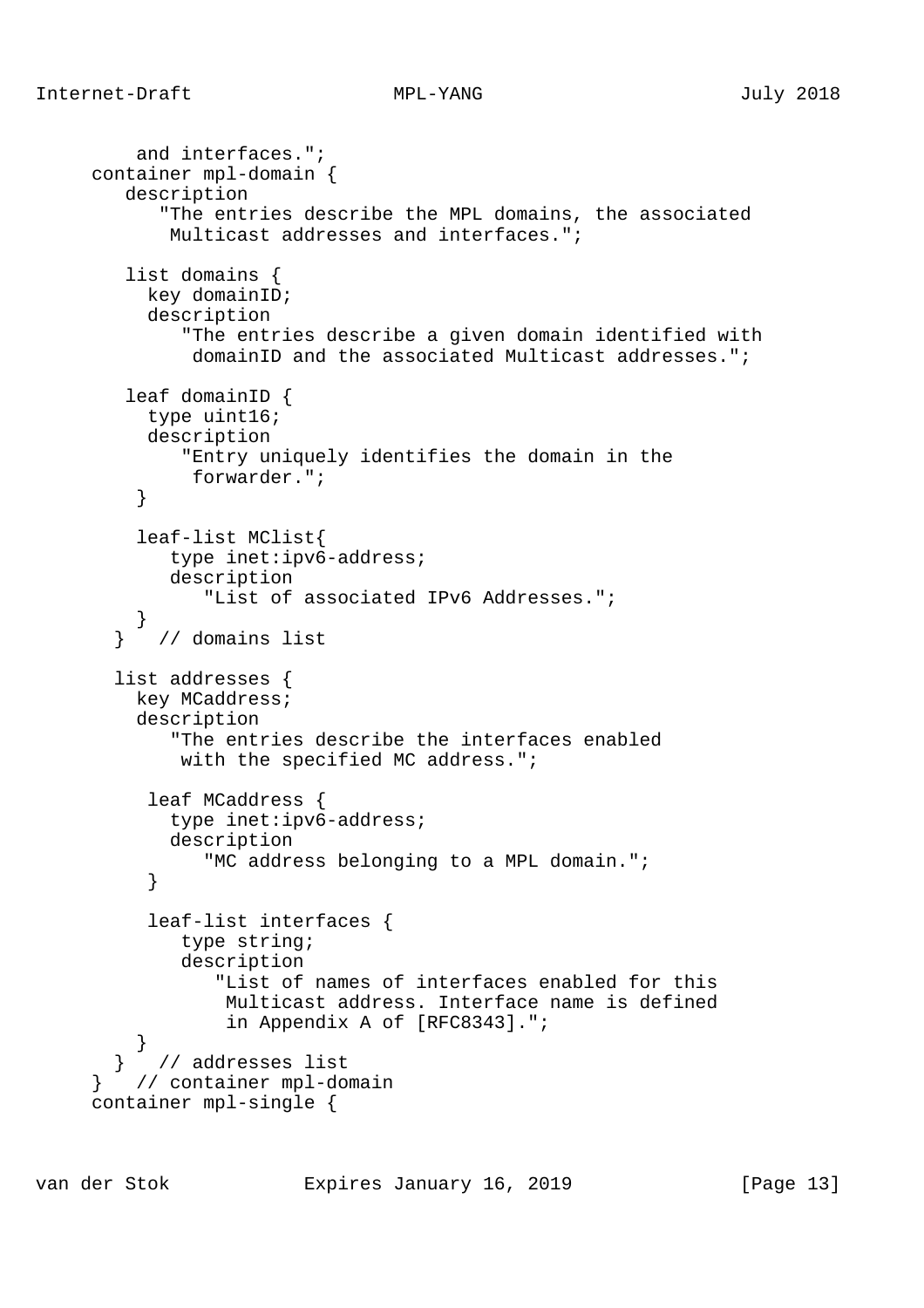description "A choice for constrained devices with a list of MC addresses for single interface and domain."; leaf-list MCaddresses{ type inet:ipv6-address; description "list of MC addresses belonging to one single domain and interface."; } } // container mpl-simple } // choice simple } // container module } //module ietf-yang-mpl-domain

<CODE ENDS>

4.2. yang-mpl-ops module

 This module models the operational aspects of MPL. Per domain MPL specifies four parameters I MAX, I MIN, K, and TIMER EXPIRATIONs for data and control messages. The value of the MPL intervals are expressed in TUNIT. The entry SE\_LIFETIME taken over from [RFC7774] fixes TUNIT to milliseconds. For very constrained devices with only one domain there can be only one instance of mpl-parameter list. The module augments the ietf-yang-mpl-domain module.

```
 <CODE BEGINS>file "ietf-yang-mpl-ops@2018-07-06.yang"
 module ietf-yang-mpl-ops {
   yang-version 1.1;
   namespace
       "urn:ietf:params:xml:ns:yang:ietf-yang-mpl-ops";
   prefix "mplo";
   import ietf-yang-mpl-domain{
      prefix "mpl";
   }
   organization
     "IETF ROLL (Routing over Low power and lossy networks)
  Working Group";
   contact
```
van der Stok Expires January 16, 2019 [Page 14]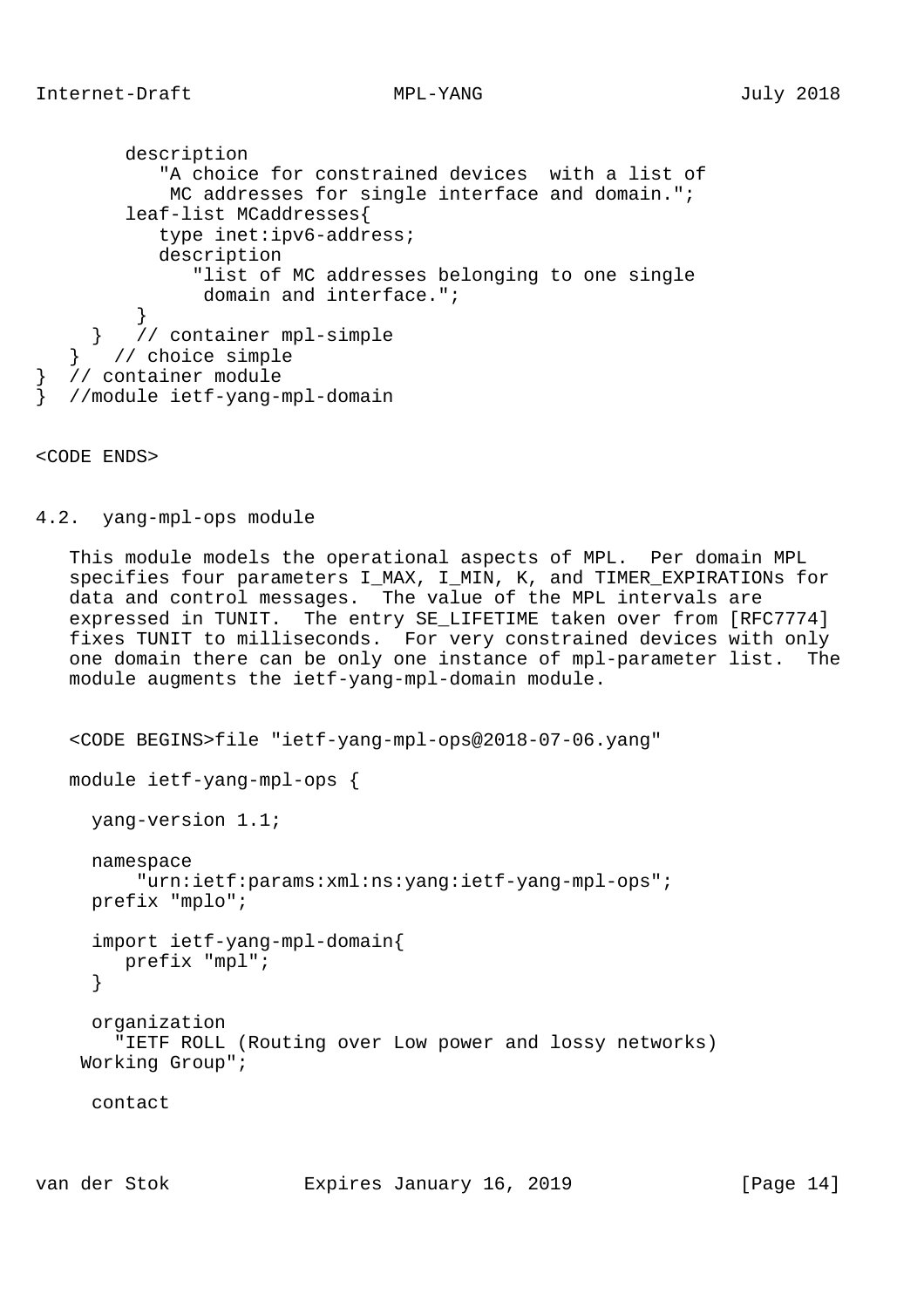|   |                                      | "WG Web: http://tools.ietf.org/wg/roll/<br>WG List: mailto:roll@ietf.org                                                                                                                                                                                               |
|---|--------------------------------------|------------------------------------------------------------------------------------------------------------------------------------------------------------------------------------------------------------------------------------------------------------------------|
|   |                                      | WG Chair: Peter van der Stok<br>mailto:consultancy@vanderstok.org                                                                                                                                                                                                      |
|   |                                      | WG Chair: Ines Robles<br>mailto: maria.ines.robles@ericsson.com                                                                                                                                                                                                        |
|   | Editor:                              | Peter van der Stok<br>mailto: consultancy@vanderstok.org";                                                                                                                                                                                                             |
|   | description<br>the MPL protocol.     | "This module contains information about the operation of                                                                                                                                                                                                               |
|   |                                      | Copyright (c) 2018 IETF Trust and the persons identified as<br>authors of the code. All rights reserved.                                                                                                                                                               |
|   |                                      | Redistribution and use in source and binary forms, with or                                                                                                                                                                                                             |
|   |                                      | without modification, is permitted pursuant to, and subject<br>to the license terms contained in, the Simplified BSD License<br>set forth in Section 4.c of the IETF Trust's Legal Provisions<br>Relating to IETF Documents<br>(http://trustee.ietf.org/license-info). |
|   |                                      | This version of this YANG module is part of RFC XXXX; see<br>the RFC itself for full legal notices.";                                                                                                                                                                  |
| } | revision "2018-07-06" {<br>reference | description "revision 3";<br>"I-D:draft-ietf-roll-mpl-yang: A YANG model for Multicast<br>Protocol for Low power and lossy Networks (MPL)";                                                                                                                            |
|   | description                          | augment "/mpl:domain" $\{$<br>"additional MPL server settings to MPL domains";                                                                                                                                                                                         |
|   | container mpl-ops {<br>description   | "Parameter settings for each MPL server and for each<br>individual domain of the server.";                                                                                                                                                                             |
|   | type boolean;                        | leaf PROACTIVE_FORWARDING {                                                                                                                                                                                                                                            |
|   |                                      |                                                                                                                                                                                                                                                                        |

van der Stok Expires January 16, 2019 [Page 15]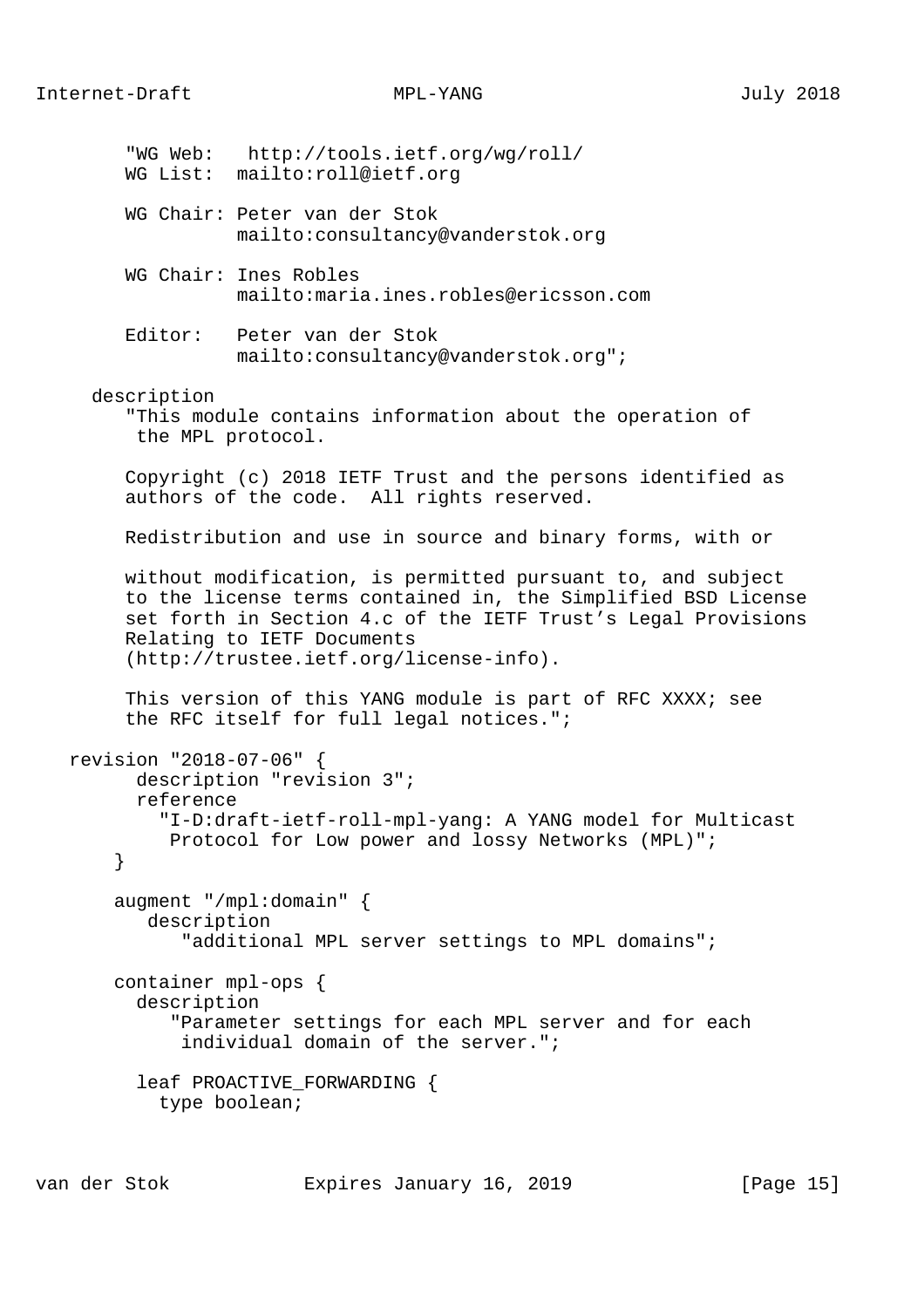```
 description
               "The boolean value indicates whether the MPL forwarder
               schedules MPL data message transmission after
               receiving them for the first time.
                Specified in section 5.4 of [RFC7731]";
 }
         leaf SEED_SET_ENTRY_LIFETIME {
            type uint64;
            units "seconds";
            default 1800;
             description
                "The value indicates the minimum lifetime for
                 an entry in the Seed set expressed in seconds.
                Default value is 30 minutes.
                Specified in section 5.4 of [RFC7731]";
 }
           list mpl-parameter{
             key domainID;
             description
                 "Each domain has a set of MPL forwarding parameters
                 which regulate the forwarding operation.";
              leaf domainID{
                type uint16;
                description
                    "Each domainID must be present in
             mpl-parameter list.";<br>}
 }
              leaf DATA_MESSAGE_IMIN{
                 type uint16;
                description
                    "The minimum Trickle timer interval
                     for MPL Data Message transmissions.
                    mpl-ops/mpl-parameter/DATA_MESSAGE_IMIN <=
                     mpl-seeds/buffered-messages/I <=
                    mpl-ops/mpl-parameter/DATA_MESSAGE_IMAX
                     Specified in section 5.4 of [RFC7731]";
 }
               leaf DATA_MESSAGE_IMAX{
                  type uint16;
                  description
                     "The maximum Trickle timer interval
                      for MPL Data Message transmissions.
                      mpl-ops/mpl-parameter/DATA_MESSAGE_IMIN <=
```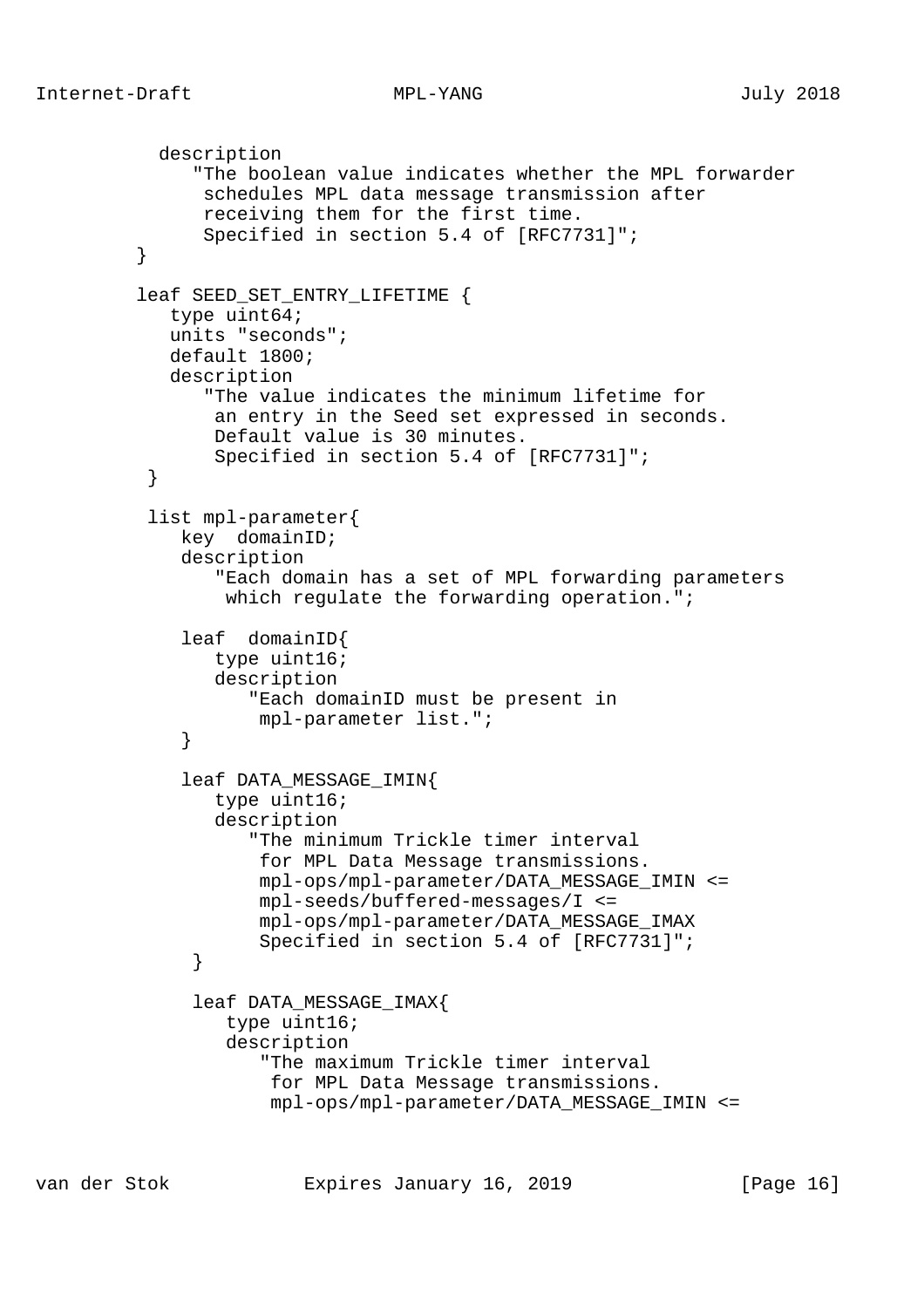```
 mpl-seeds/buffered-messages/I <=
                     mpl-ops/mpl-parameter/DATA_MESSAGE_IMAX
                     Specified in section 5.4 of [RFC7731]";
 }
              leaf DATA_MESSAGE_K{
                 type uint16;
                 default 1;
                 description
                    "The redundancy constant
                     for MPL Data Message transmissions.
                     Specified in section 5.4 of [RFC7731]";
 }
              leaf DATA_MESSAGE_TIMER_EXPIRATIONS{
                 type uint16;
                 default 3;
                 description
                     "The number of Trickle timer expirations, as
                      that occur before terminating the Trickle
                      algorithm's retransmission of a given
                      MPL Data Message.
                      Specified in section 5.4 of [RFC7731]";
 }
               leaf CONTROL_MESSAGE_IMIN{
                  type uint16;
                  description
                     "The minimum Trickle timer interval
                      for MPL Control Message transmissions.
                      Specified in section 5.4 of [RFC7731]";
 }
               leaf CONTROL_MESSAGE_IMAX{
                  type uint16;
                  description
                     "The maximum Trickle timer interval
                      for MPL Control Message transmissions.
                      Specified in section 5.4 of [RFC7731]";
 }
              leaf CONTROL MESSAGE K{
                  type uint16;
                  default 1;
                  description
                     "The redundancy constant
                      for MPL Control Message transmissions.
                      Specified in section 5.4 of [RFC7731]";
```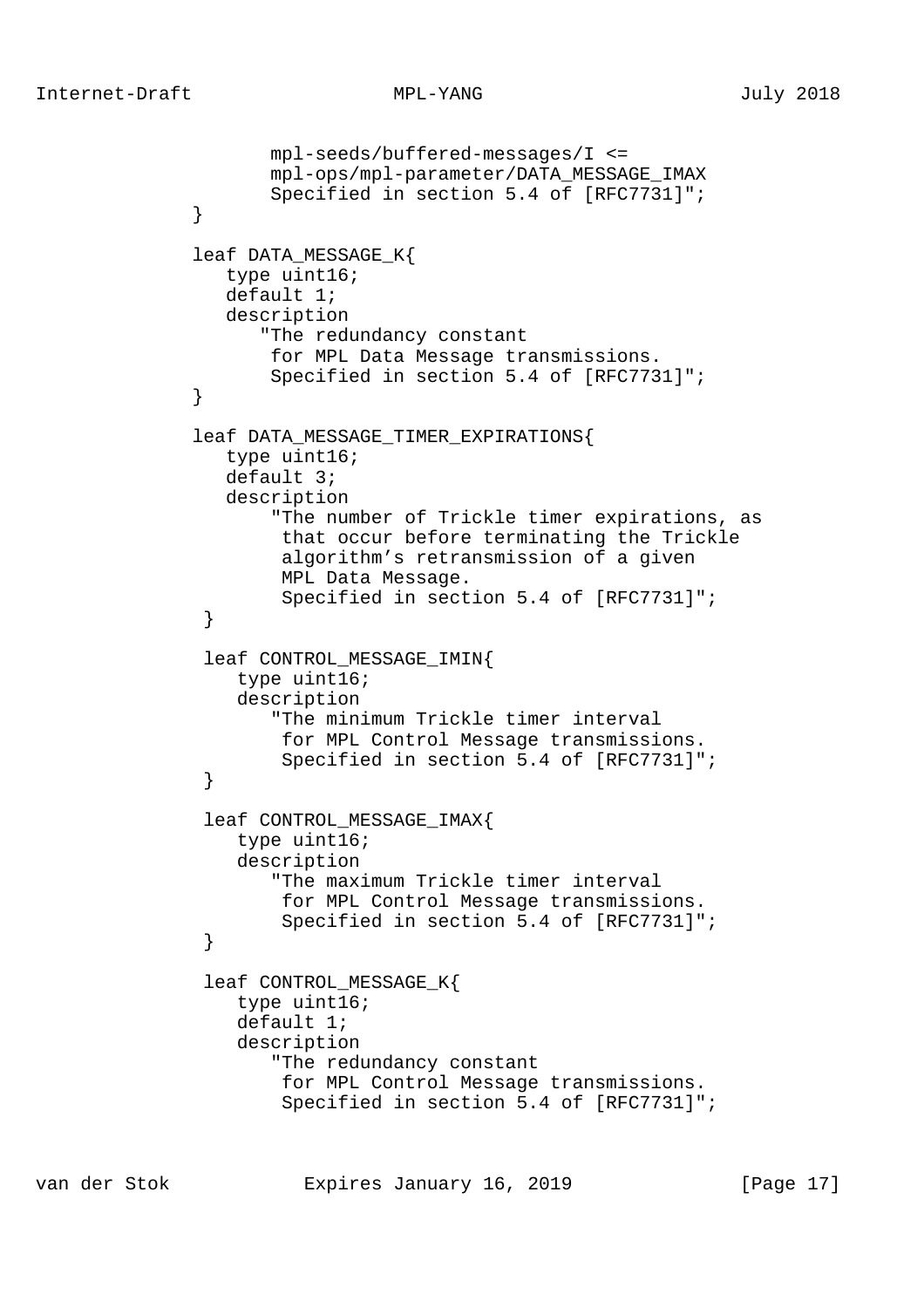```
 }
               leaf CONTROL_MESSAGE_TIMER_EXPIRATIONS{
                  type uint16;
                  default 10;
                  description
                     "The number of Trickle time expirations,
                      that occur before terminating the Trickle
                      algorithm for MPL Control Message
                      transmissions.
                      Specified in section 5.4 of [RFC7731]";
 }
          } // list MPL-parameter
        } // container MPL-ops
      } // augment ietf-yang-mpl-domain
   } // module ietf-yang-mpl-ops
```
<CODE ENDS>

4.3. yang-mpl-seeds module

 This module specifies the current values of the operation of the MPL forwarder. The values are acquired by the client and set by the server. The module specifies a set of message buffers, with a buffer per seed and domain. In constrained devices there will be only one domain, but probably multiple seeds.

 The message buffer contains a set of messages where each message is uniquely identified by its sequence number and seed. The associated I, c, e, and t values indicate the progress of MPL with respect to this message, as specified in [RFC7731]. A forwarder sends and receives multiple copies of a message. When a forwarder has sent (received) a copy of a message, the forwarder has sent (received) that message.

 For forwarders which are seeds, local has value true and seqno is the sequence number of the next message to send.

The module augments the ietf-yang-mpl-domain module.

```
 <CODE BEGINS>file "ietf-yang-mpl-seeds@2018-07-06.yang"
```
module ietf-yang-mpl-seeds {

yang-version 1.1;

van der Stok Expires January 16, 2019 [Page 18]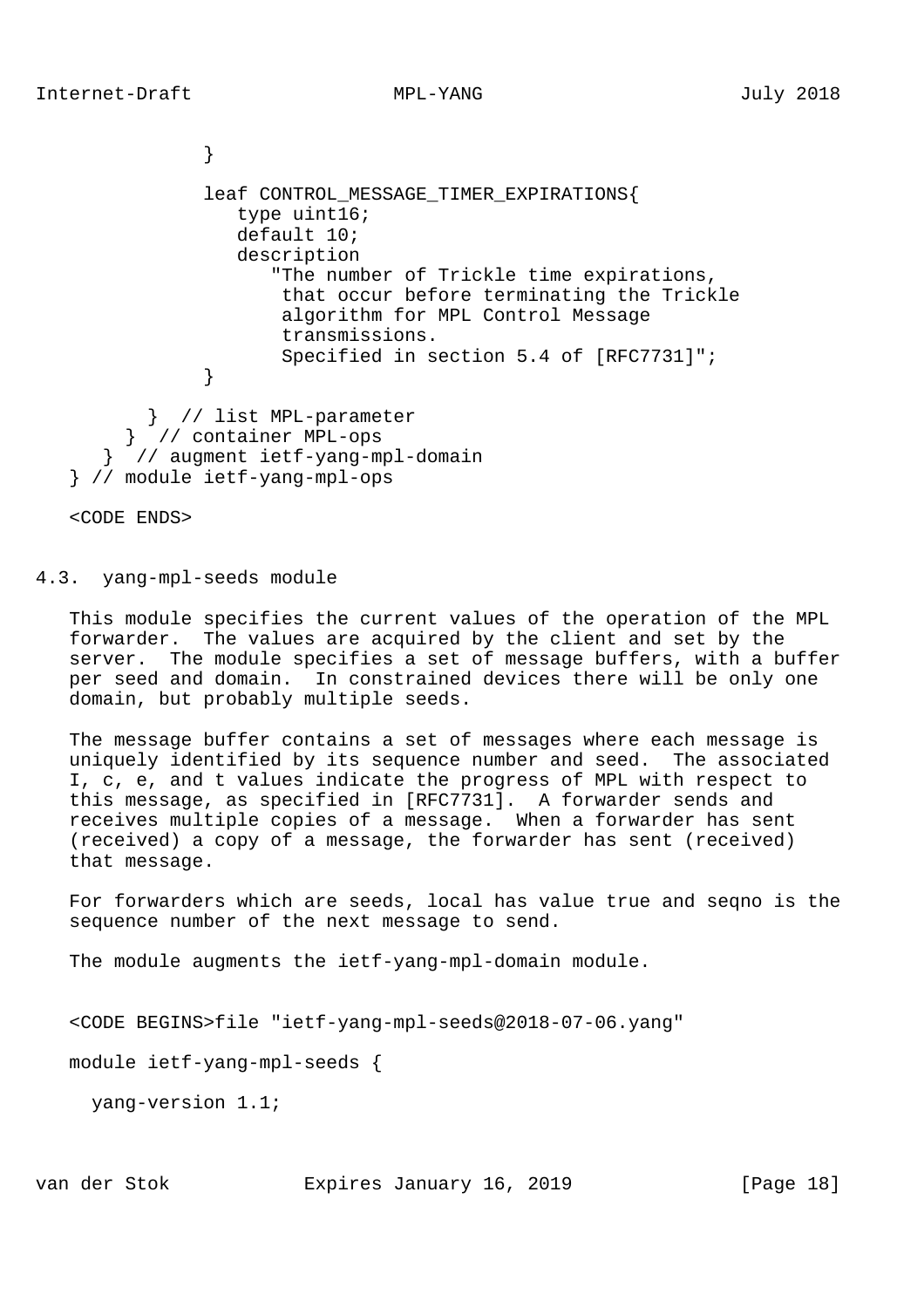namespace "urn:ietf:params:xml:ns:yang:ietf-yang-mpl-seeds"; prefix "mplse"; import ietf-yang-mpl-domain{ prefix "mpl"; } organization "IETF ROLL (Routing over Low power and lossy networks) Working Group"; contact "WG Web: http://tools.ietf.org/wg/roll/ WG List: mailto:roll@ietf.org WG Chair: Peter van der Stok mailto:consultancy@vanderstok.org WG Chair: Ines Robles mailto:maria.ines.robles@ericsson.com Editor: Peter van der Stok mailto:consultancy@vanderstok.org"; description "This module contains information about the operation of the MPL protocol. Copyright (c) 2018 IETF Trust and the persons identified as authors of the code. All rights reserved. Redistribution and use in source and binary forms, with or without modification, is permitted pursuant to, and subject to the license terms contained in, the Simplified BSD License set forth in Section 4.c of the IETF Trust's Legal Provisions Relating to IETF Documents (http://trustee.ietf.org/license-info). This version of this YANG module is part of RFC XXXX; see the RFC itself for full legal notices."; revision "2018-07-06" { description "revision 3"; reference "I-D:draft-ietf-roll-mpl-yang: A YANG model for Multicast

van der Stok Expires January 16, 2019 [Page 19]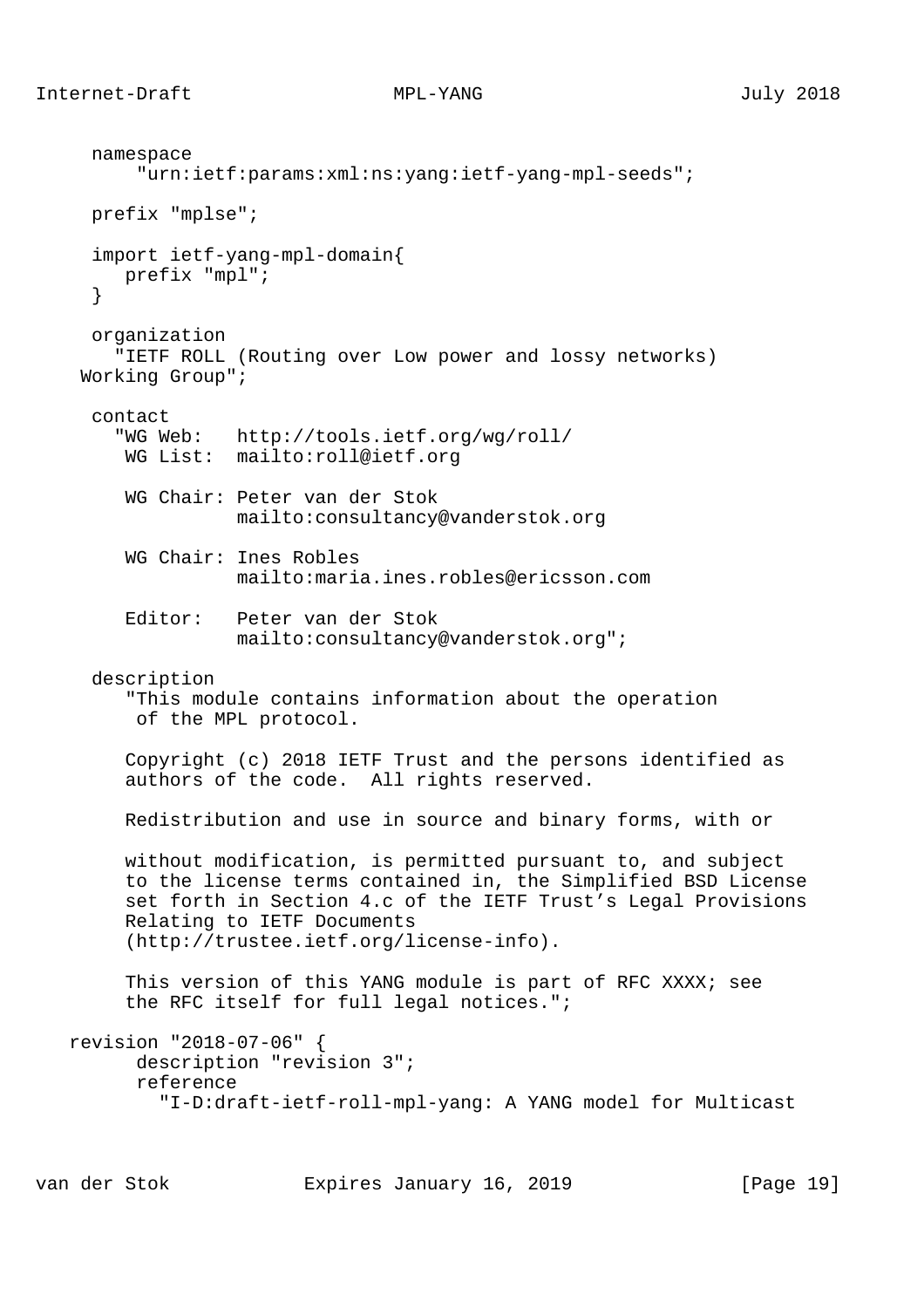```
 Protocol for Low power and lossy Networks (MPL)";
        }
    augment "/mpl:domain" {
           description "additional message buffer status to MPL
           domains";
         leaf SE_LIFETIME {
            type uint16;
            units "milliseconds/timer units";
            description
               "Conversion from clock ticks to milliseconds,
                equivalent to SEED_SET_ENTRY_LIFETIME/TUNIT as
                specified in [RFC7774].";
         }
         list mpl-seeds{
            key "seedID domainID";
            config false;
            description
               "List describes all seeds that are active in the
                server. Seed information contains the message buffer
                contents and the operational values of I, c, sequence
                number and the life-times per message.";
          leaf seedID{
             type uint64;
             description
                "value uniquely identifies the MPL Seed within a MPL
                 domain.";
 }
          leaf domainID{
             type uint16;
             description
                "together with seedID uniquely identifies buffer
                 set.";
          }
          leaf local {
             type boolean;
             description
                "When local == true, seed originated in this
                 forwarder.
                When local == false, seed originated in different
                 forwarder.";
         }
```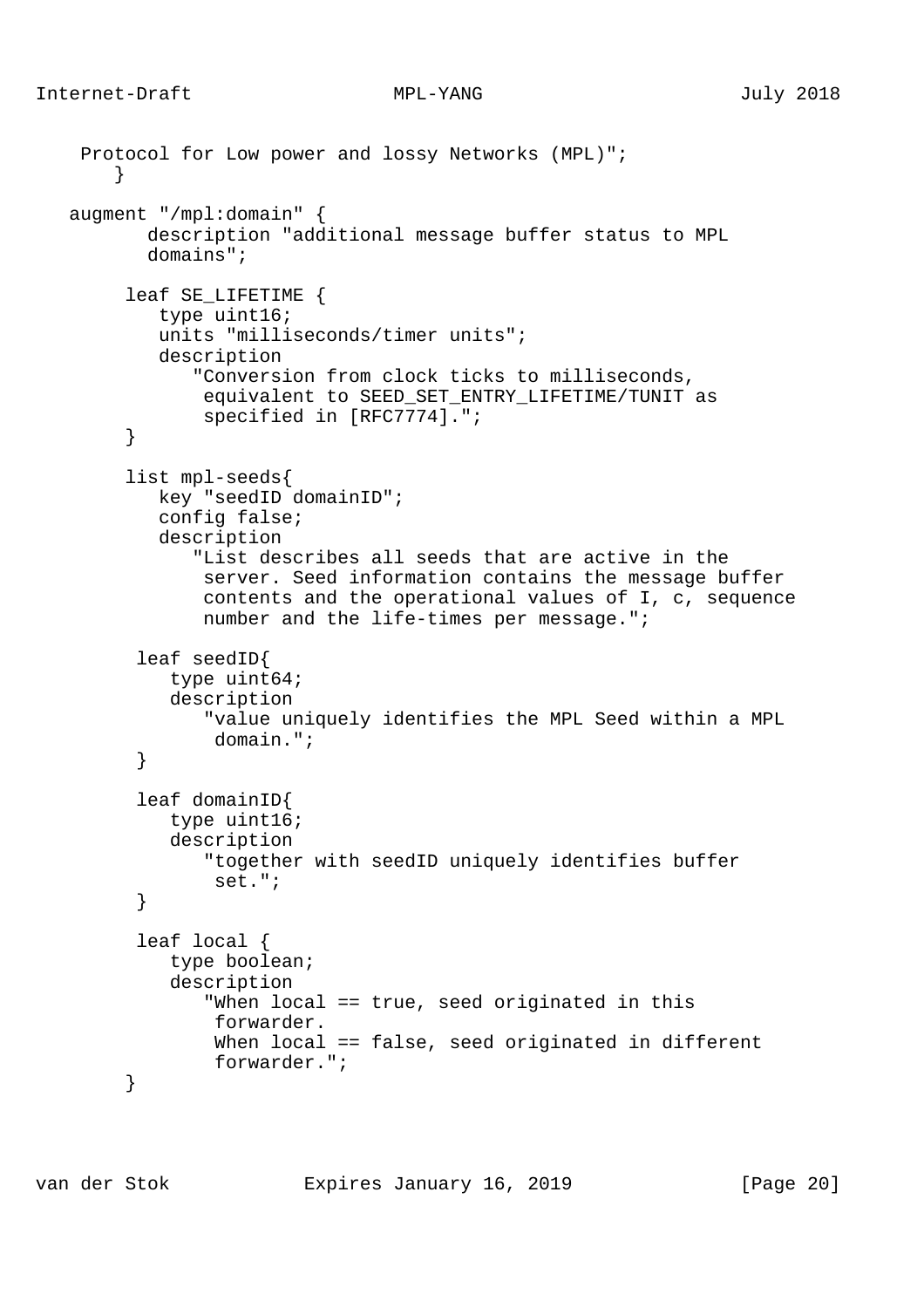```
 leaf generate-seqno {
            type uint8;
            description
               "Sequence number of next message to be generated by
                this local seed.";
         }
         leaf life-time {
            type uint64;
            units "milliseconds";
            description
               "Minimum remaining lifetime of the seed entry in
                milliseconds.";
         }
         leaf min-seqno{
            type uint8;
            description
               "Lower bound sequence number in the buffer of the
                seed.";
         }
         leaf data-number{
            type uint8;
            description
               "Number of currently buffered data messages.";
         }
         leaf control-number{
            type uint8;
            description
               "Number of currently buffered control messages.";
         }
          list buffered-messages{
             key seqno;
             description
                 "status of trickle intervals of the buffered message
                 identified by seqno. and seed/domain";
             leaf seqno{
                type uint8;
                description
                    "Sequence number of message.";
 }
             leaf I{
                type uint8;
```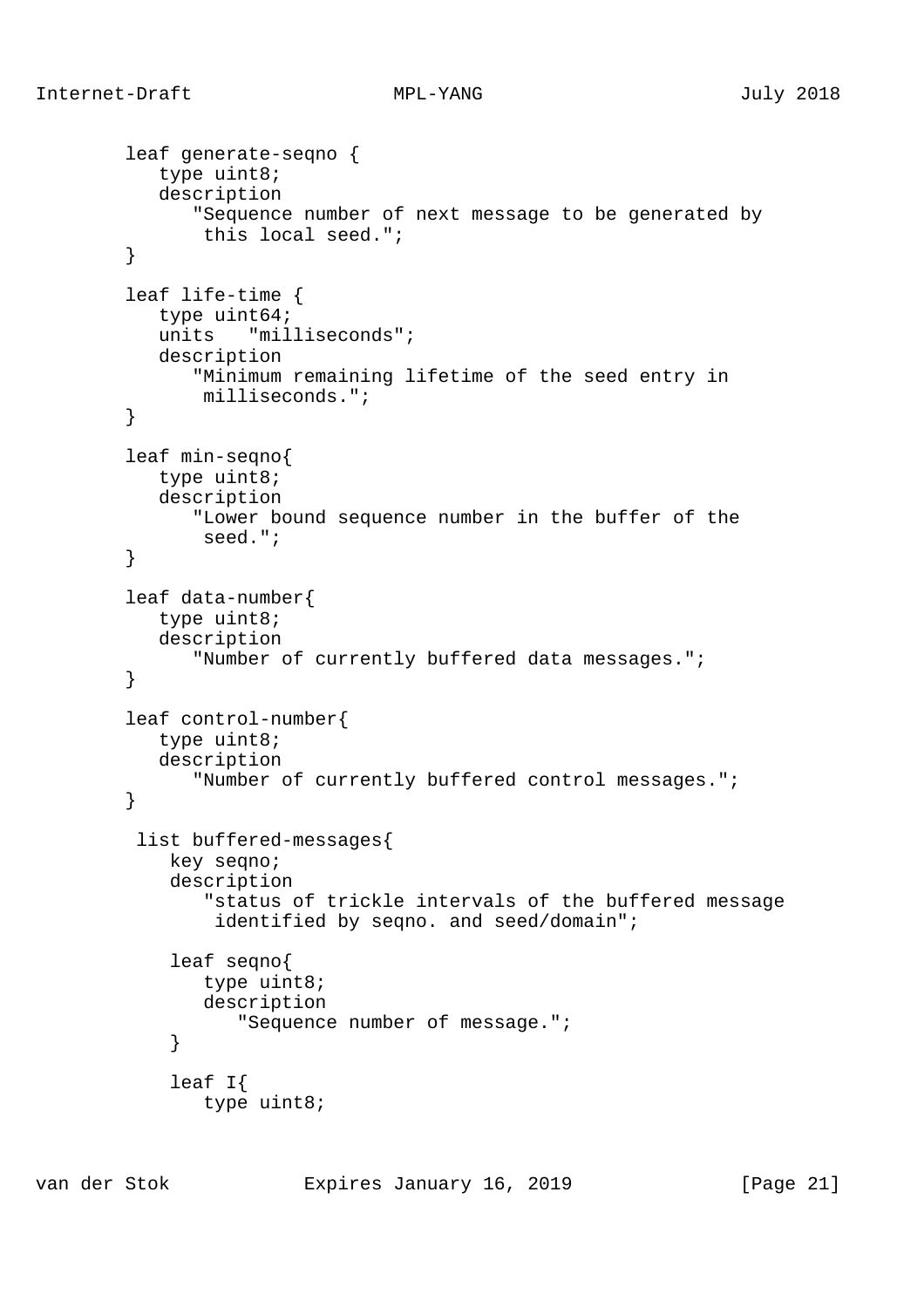```
 units "milliseconds";
               description
                   "Current Trickle timer interval size in
                   milliseconds.
                   mpl-ops/mpl-parameter/DATA_MESSAGE_IMIN <=
                   mpl-seeds/buffered-messages/I <=
                   mpl-ops/mpl-parameter/DATA_MESSAGE_IMAX";
 }
            leaf c{
               type uint8;
               description
                  "number of times that a copy of this message has
                   been received in this interval.";
 }
            leaf e{
               type uint8;
               description
                  "number of Trickle time expirations since last
                   Trickle timer reset.";
 }
            leaf t{
               type uint8;
               units "milliseconds";
               description
                   "Time expressed in milliseconds
                   that message will be (is) forwarded.
                   mpl-seeds/buffered-messages/t <
           mpl-seeds/buffered-messages/I";<br>}
 }
        } // list seed-timers
      } // list MPL-seeds
      } // augment
    } // module ietf-yang-mpl-seeds
```
<CODE ENDS>

4.4. yang-mpl-statistics module

 This module specifies the operation of the MPL forwarder expressed in number of messages and copies. The values are acquired by the client and set by the server. Statistics are specified per seed and domain.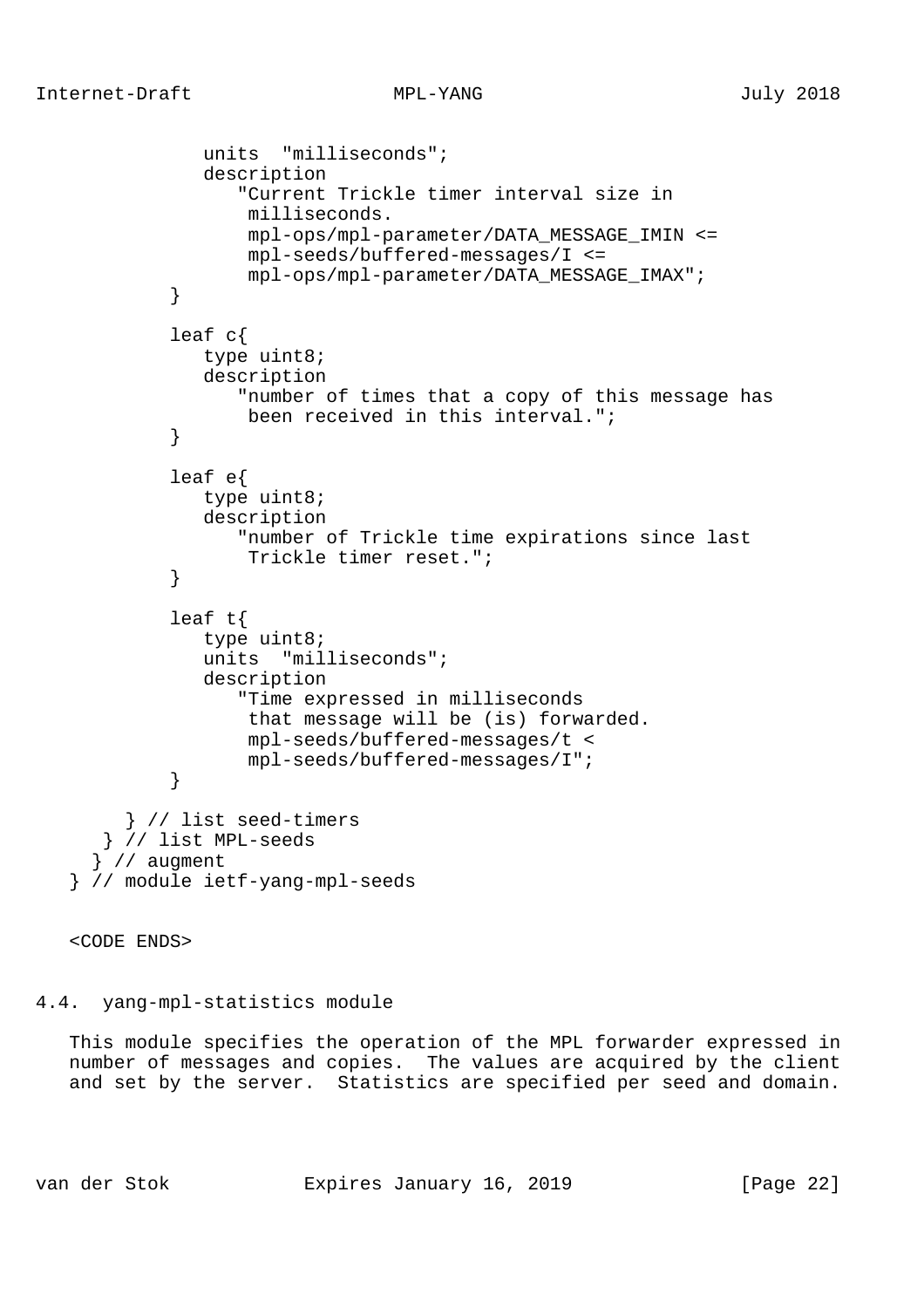Internet-Draft MPL-YANG MPL-YANG July 2018

 In constrained devices there will be only one domain, but probably multiple seeds.

 The parameter k determines how many copies of a message can be forwarded. The counters c-too-high, nr-forwarded, and nr-not forwarded give insight in the consequences of the current value of k.

 The other counters give insight in the loss of messages caused by the medium or forwarding delays. The inconsistent/consistent counters indicate when consistent or inconsistent messages were received according to the definition of consistent in [RFC7731].

```
 The module augments the ietf-yang-mpl-domain module.
```

```
 <CODE BEGINS>file "ietf-yang-mpl-statistics@2018-07-06.yang"
 module ietf-yang-mpl-statistics {
   yang-version 1.1;
   namespace
       "urn:ietf:params:xml:ns:yang:ietf-yang-mpl-statistics";
   prefix "mplst";
   import ietf-yang-mpl-domain{
      prefix "mpl";
   }
   organization
     "IETF ROLL (Routing over Low power and lossy networks)
      Working Group";
   contact
     "WG Web: http://tools.ietf.org/wg/roll/
      WG List: mailto:roll@ietf.org
      WG Chair: Peter van der Stok
                mailto:consultancy@vanderstok.org
      WG Chair: Ines Robles
                mailto:maria.ines.robles@ericsson.com
      Editor: Peter van der Stok
                mailto:consultancy@vanderstok.org";
```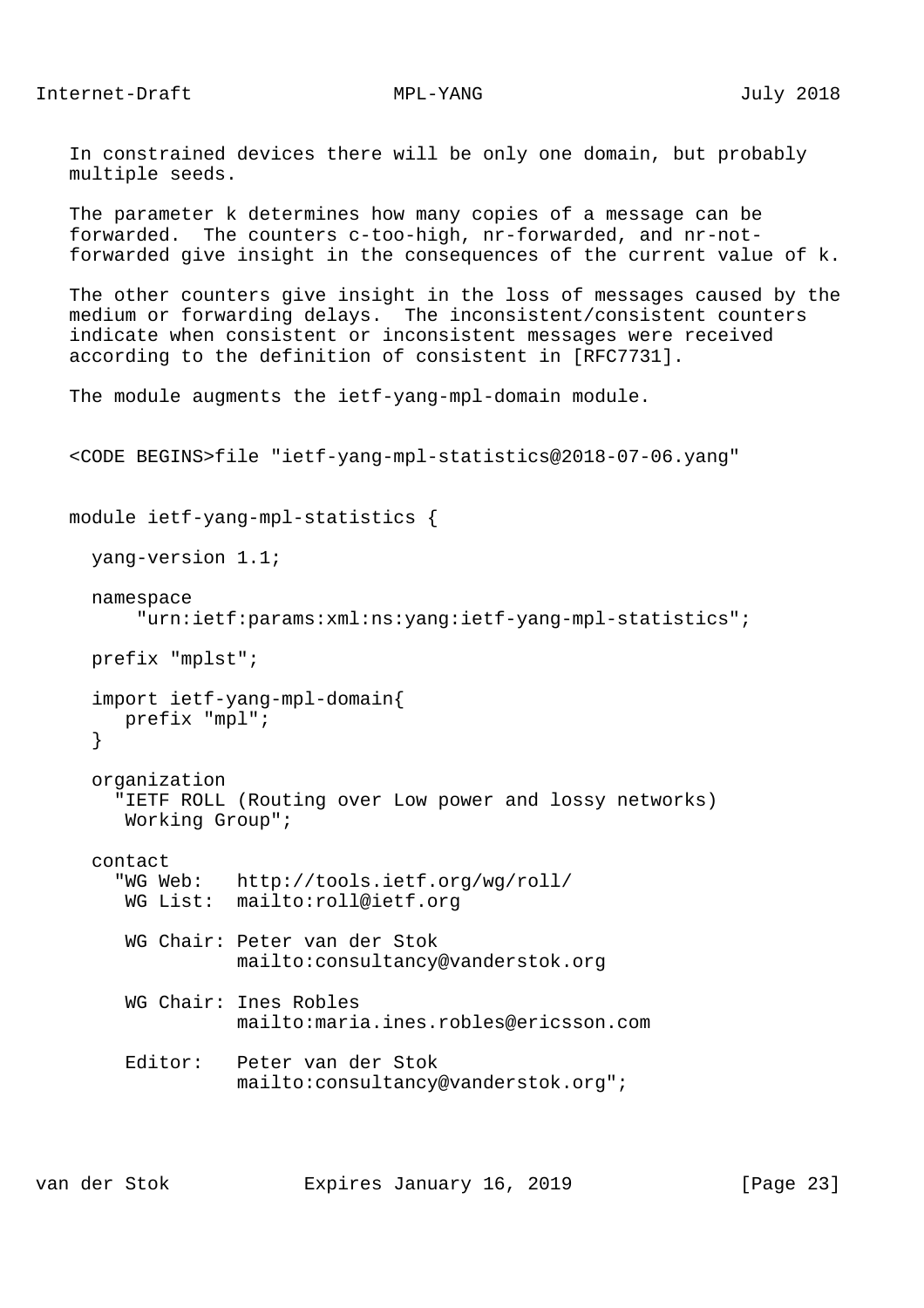Internet-Draft MPL-YANG MPL-YANG July 2018

 description "This module contains information about the operation of the MPL protocol. Copyright (c) 2018 IETF Trust and the persons identified as authors of the code. All rights reserved. Redistribution and use in source and binary forms, with or without modification, is permitted pursuant to, and subject to the license terms contained in, the Simplified BSD License set forth in Section 4.c of the IETF Trust's Legal Provisions Relating to IETF Documents (http://trustee.ietf.org/license-info). This version of this YANG module is part of RFC XXXX; see the RFC itself for full legal notices."; revision "2018-07-06" { description "revision 3"; reference "I-D:draft-ietf-roll-mpl-yang: A YANG model for Multicast Protocol for Low power and lossy Networks (MPL)"; } augment "/mpl:domain" { description "additional MPL message statistics to MPL domains"; list mpl-statistics{ key "seedID domainID"; config false; description "List describes performance statistics integrated over the messages identified by seed and domain identifiers. A forwarder can receive and forward multiple copies of a message uniquely identified by seqno, domain, and seed."; leaf seedID{ type uint64; description "value uniquely identifies the MPL Seed within a MPL domain.";<br>} }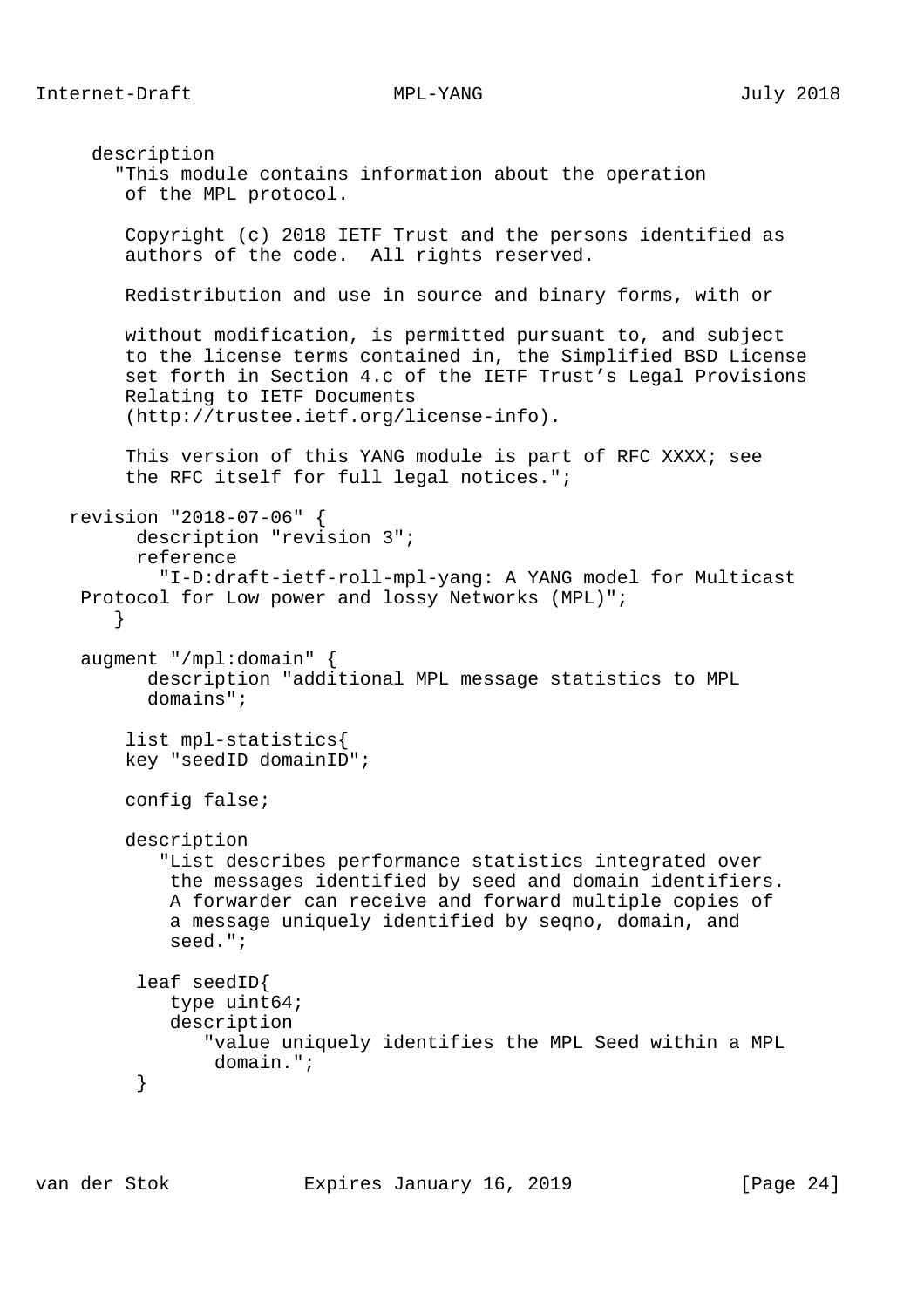```
 leaf domainID{
            type uint16;
            description
               "together with seed-ID uniquely identifies buffer
        set.";<br>}
 }
         leaf c-too-high {
            type uint64;
            description
               "Number of times that a copy was not forwarded
               because c > k.";
 }
         leaf nr-forwarded {
            type uint64;
            description
               "number of times copies are forwarded,
        while c \leq k.";
 }
         leaf nr-of-messages-received{
            type uint64;
            description
               "number of messages received,
        must be smaller than or equal to seqno.";<br>}
 }
            leaf nr-of-messages-forwarded{
            type uint64;
            description
               "number of forwarded messages, must be smaller
                than or equal to nr-of-messages-received.";
 }
         leaf nr-of-copies-received{
            type uint64;
            description
               "total number of message copies received.";
 }
         leaf nr-of-copies-forwarded{
            type uint64;
            description
               "number of forwarded copies, can be larger than
                number-of-copies-received.";
 }
```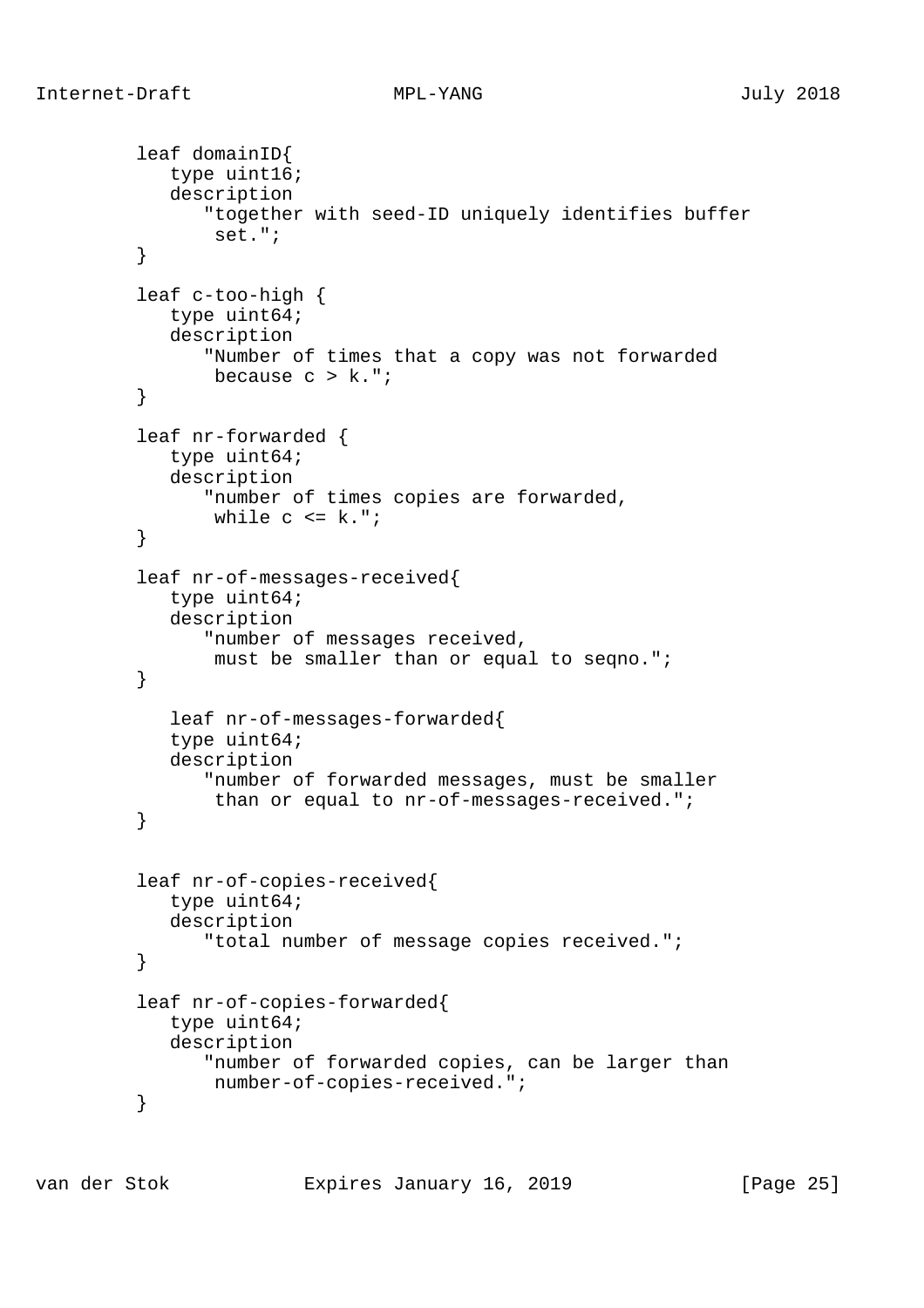```
 leaf nr-of-refused-copies{
            type uint64;
            description
               "number of refused copies because seqno too small.";
 }
         leaf nr-of-missed-messages{
            type uint64;
            description
               "number of messages that were not received
                because seqno < min-seqno.";
 }
         leaf nr-of-notreceived-messages{
            type uint64;
            description
               "number of messages that were not received
                according to control message.";
 }
         leaf nr-of-inconsistent-data{
            type uint64;
            description
         "number of inconsistent data messages.";
 }
         leaf nr-of-consistent-data{
            type uint64;
            description
               "number of consistent data messages.";
 }
         leaf nr-of-consistent-control{
            type uint64;
            description
               "number of consistent control messages.";
 }
         leaf nr-of-inconsistent-control{
            type uint64;
            description
               "number of inconsistent control messages.";
 }
         leaf statistics-interval{
            type uint64;
            description
               "Interval, expressed in seconds, during which
```
van der Stok Expires January 16, 2019 [Page 26]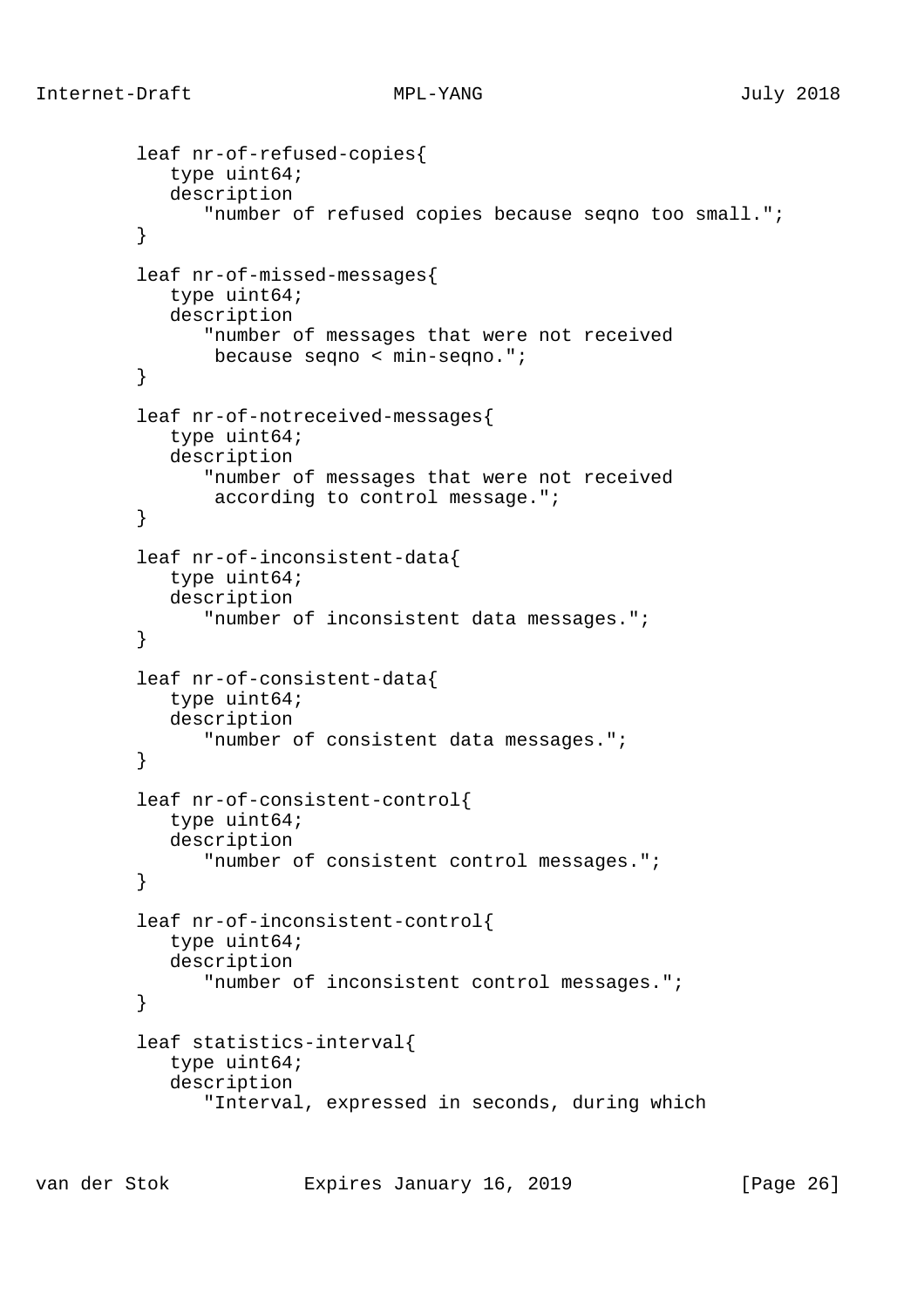```
 the statistics are collected.";
          }
          action reset-buffer-statistics{
             description
                "set all statistics counters and
                statistics-interval of buffer[seedID domainID}
         to zero.";<br>}
 }
       } // list mpl statistics
      action reset-all-statistics{
          description
            "set all statistics counters and
             statistics-interval of all buffers to zero.";
       }
      } // augment
    } // module ietf-yang-mpl-statistics
```
## <CODE ENDS>

5. IANA Considerations

 Registration of four YANG modules and corresponding SID files in the "YANG module assignment" registry is required.

module: ietf-yang-mpl-domain

.yang file: ietf-yang-mpl-domain@2018-07-06.yang

.sid file: ietf-yang-mpl-domain@2018-07-06.sid

module: ietf-yang-mpl-ops

.yang file: ietf-yang-mpl-ops@2018-07-06.yang

```
 .sid file: ietf-yang-mpl-ops@2018-07-06.sid
```
module: ietf-yang-mpl-seeds

van der Stok Expires January 16, 2019 [Page 27]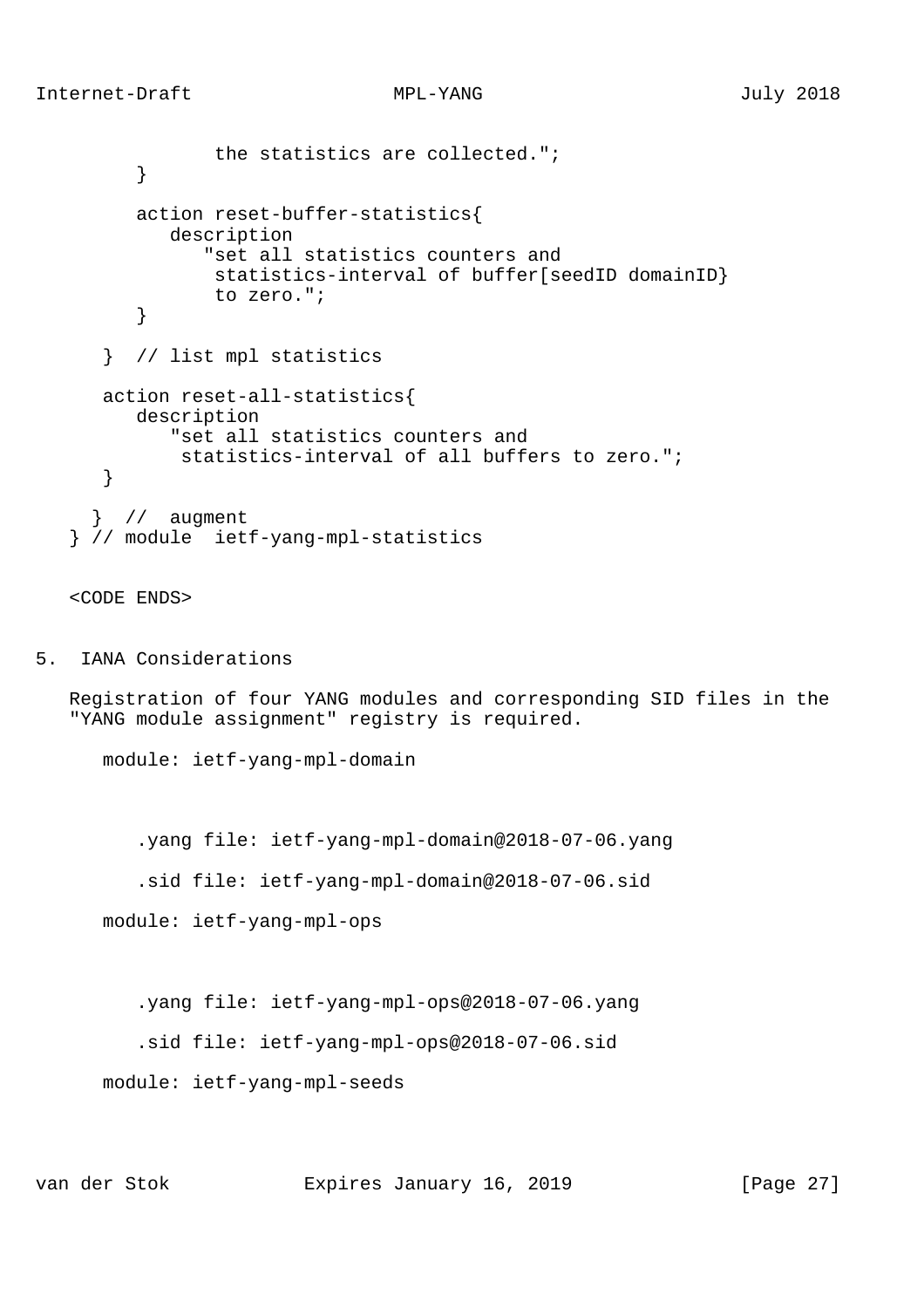.yang file: ietf-yang-mpl-seeds@2018-07-06.yang

.sid file: ietf-yang-mpl-seeds@2018-07-06.sid

module: ietf-yang-mpl-statistics

.yang file: ietf-yang-mpl-statistics@2018-07-06.yang

.sid file: ietf-yang-mpl-statistics@2018-07-06.sid

## 6. Acknowledgements

 Andy Bierman has commented on the use of YANG for mpl. Many thanks to Radi Krejci for yang review.

7. Changelog

Changes from version 01 to version 02

- o Added NMDA section.
- o added module explanation in model section
- o IANA considerations added

Changes from version 00 to version 01

- o config false in "statistics" and "seeds" modules
- o separated into 4 modules
- o inserted choice in domain modules
- o more explanatory text
- o renamed some parameters
- o Introduced section per module
- o reset of statistics is added

Version ietf-00 copied from version vanderstok-02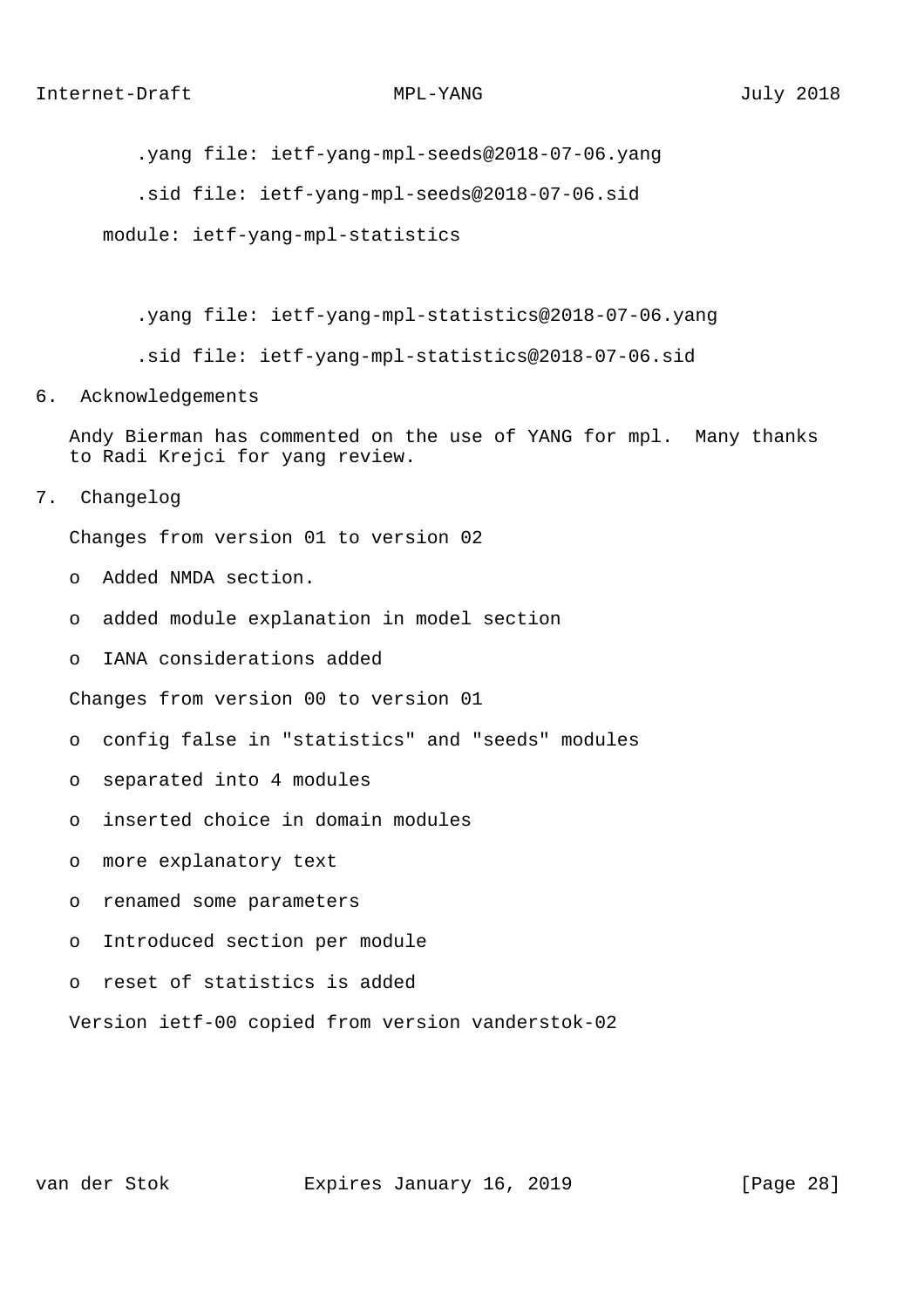## 8. References

- 8.1. Normative References
	- [I-D.ietf-core-sid] Veillette, M. and A. Pelov, "YANG Schema Item iDentifier (SID)", draft-ietf-core-sid-04 (work in progress), June 2018.
	- [RFC2119] Bradner, S., "Key words for use in RFCs to Indicate Requirement Levels", BCP 14, RFC 2119, DOI 10.17487/RFC2119, March 1997, <https://www.rfc-editor.org/info/rfc2119>.
	- [RFC6241] Enns, R., Ed., Bjorklund, M., Ed., Schoenwaelder, J., Ed., and A. Bierman, Ed., "Network Configuration Protocol (NETCONF)", RFC 6241, DOI 10.17487/RFC6241, June 2011, <https://www.rfc-editor.org/info/rfc6241>.
	- [RFC7731] Hui, J. and R. Kelsey, "Multicast Protocol for Low-Power and Lossy Networks (MPL)", RFC 7731, DOI 10.17487/RFC7731, February 2016, <https://www.rfc-editor.org/info/rfc7731>.
	- [RFC7950] Bjorklund, M., Ed., "The YANG 1.1 Data Modeling Language", RFC 7950, DOI 10.17487/RFC7950, August 2016, <https://www.rfc-editor.org/info/rfc7950>.
	- [RFC8343] Bjorklund, M., "A YANG Data Model for Interface Management", RFC 8343, DOI 10.17487/RFC8343, March 2018, <https://www.rfc-editor.org/info/rfc8343>.
- 8.2. Informative References
	- [I-D.ietf-netmod-yang-tree-diagrams] Bjorklund, M. and L. Berger, "YANG Tree Diagrams", draft ietf-netmod-yang-tree-diagrams-06 (work in progress), February 2018.
	- [RFC6206] Levis, P., Clausen, T., Hui, J., Gnawali, O., and J. Ko, "The Trickle Algorithm", RFC 6206, DOI 10.17487/RFC6206, March 2011, <https://www.rfc-editor.org/info/rfc6206>.
	- [RFC7390] Rahman, A., Ed. and E. Dijk, Ed., "Group Communication for the Constrained Application Protocol (CoAP)", RFC 7390, DOI 10.17487/RFC7390, October 2014, <https://www.rfc-editor.org/info/rfc7390>.

van der Stok Expires January 16, 2019 [Page 29]